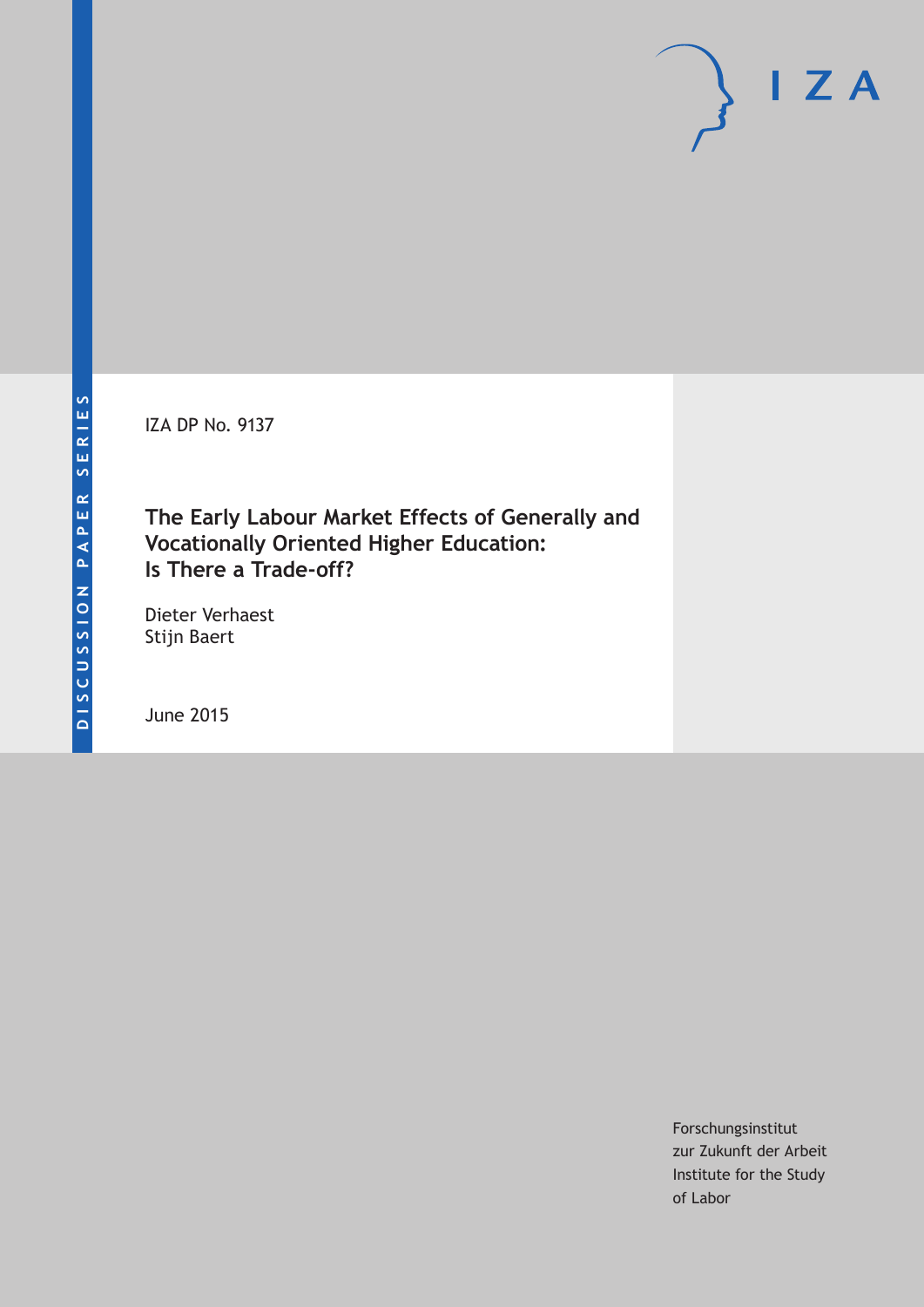# **The Early Labour Market Effects of Generally and Vocationally Oriented Higher Education: Is There a Trade-off?**

## **Dieter Verhaest**

*KU Leuven (Campus Brussels), LEER, Ghent University and SHERPPA*

## **Stijn Baert**

*Ghent University, SHERPPA, University of Antwerp, Université catholique de Louvain, IRES and IZA*

## Discussion Paper No. 9137 June 2015

IZA

P.O. Box 7240 53072 Bonn Germany

Phone: +49-228-3894-0 Fax: +49-228-3894-180 E-mail: iza@iza.org

Any opinions expressed here are those of the author(s) and not those of IZA. Research published in this series may include views on policy, but the institute itself takes no institutional policy positions. The IZA research network is committed to the IZA Guiding Principles of Research Integrity.

The Institute for the Study of Labor (IZA) in Bonn is a local and virtual international research center and a place of communication between science, politics and business. IZA is an independent nonprofit organization supported by Deutsche Post Foundation. The center is associated with the University of Bonn and offers a stimulating research environment through its international network, workshops and conferences, data service, project support, research visits and doctoral program. IZA engages in (i) original and internationally competitive research in all fields of labor economics, (ii) development of policy concepts, and (iii) dissemination of research results and concepts to the interested public.

<span id="page-1-0"></span>IZA Discussion Papers often represent preliminary work and are circulated to encourage discussion. Citation of such a paper should account for its provisional character. A revised version may be available directly from the author.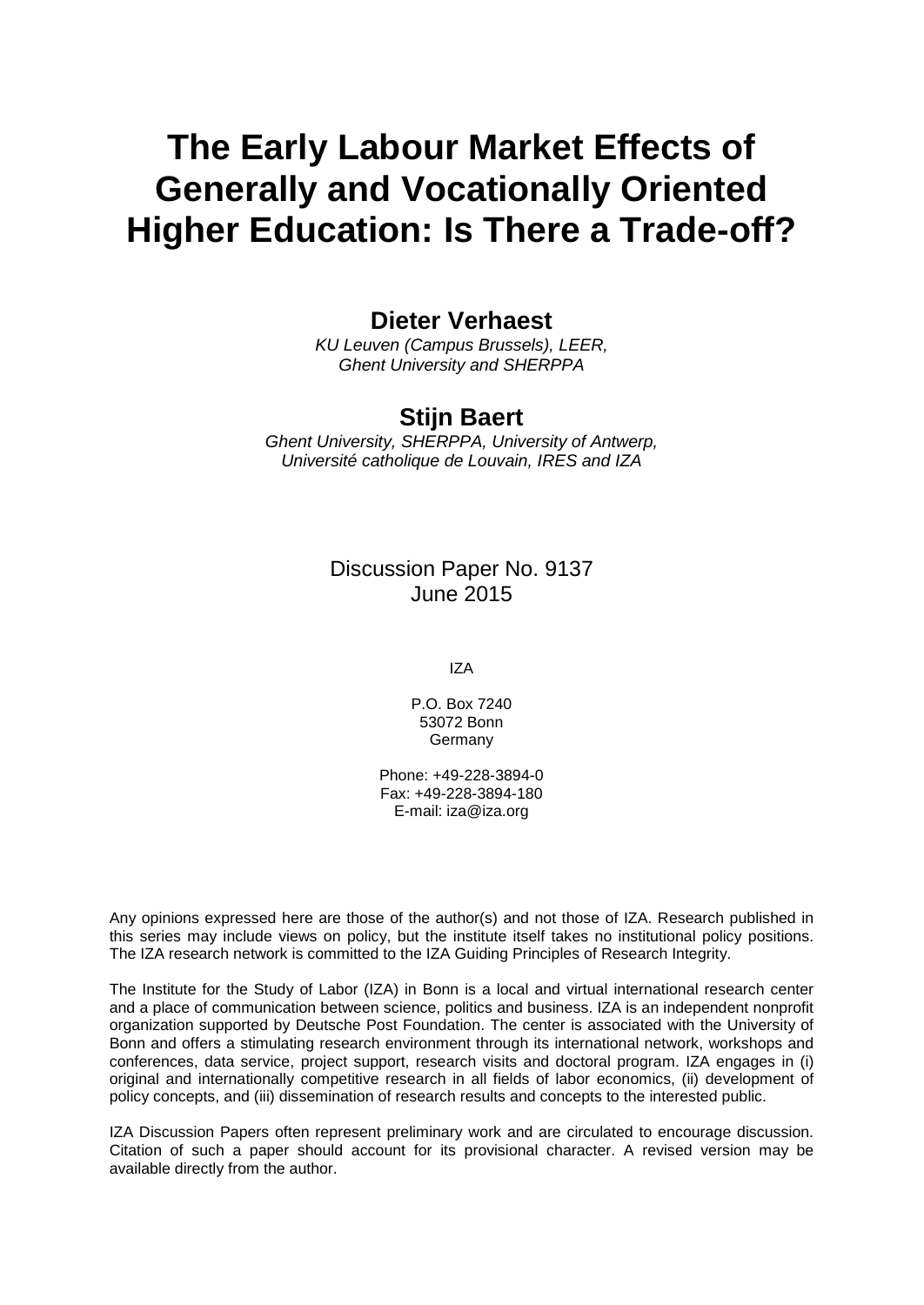IZA Discussion Paper No. 9137 June 2015

## **ABSTRACT**

## **The Early Labour Market Effects of Generally and Vocationally Oriented Higher Education: Is There a Trade-off?[\\*](#page-1-0)**

This study investigates whether the choice for a vocationally versus a generally oriented higher education program entails a trade-off between higher employment chances and better matches at the start of the career (when opting for a vocational orientation) and a lower risk of bad match persistence later on (when opting for a general orientation). We rely on detailed early career spell data of Flemish graduates and assess the vocational orientation of their program by means of the presence of curriculum-based work placement. We model the program choice (vocationally versus generally oriented), the transition to a good match and the preceding transition to a bad match simultaneously. To account for non-random selection into vocational programs and into bad matches, the Timing of Events method is combined with an exclusion restriction. After accounting for unobserved heterogeneity, we do not find any evidence for a trade-off early in the career. This result contributes to the debate about the efficiency of vocationalising tertiary education programs through the implementation of work placement.

JEL Classification: I21, J24, J64, C21, C41

Keywords: vocational education, academisation, work placement, mismatch, underemployment, overeducation

Corresponding author:

Stijn Baert Ghent University Faculty of Economics and Business Administration Tweekerkenstraat 2 9000 Gent **Belgium** E-mail: [Stijn.Baert@UGent.be](mailto:Stijn.Baert@UGent.be)

We thank Sofie Cabus, Martin Humburg and the participants of the 2013 workshop on transitions in youth (Berlin), the 2014 EALE conference (Ljubljana) and the 2015 LEER workshop (Leuven) for their useful comments and suggestions on earlier drafts of this paper. Data collection in the framework of the SONAR research program was financed by the Flemish Government.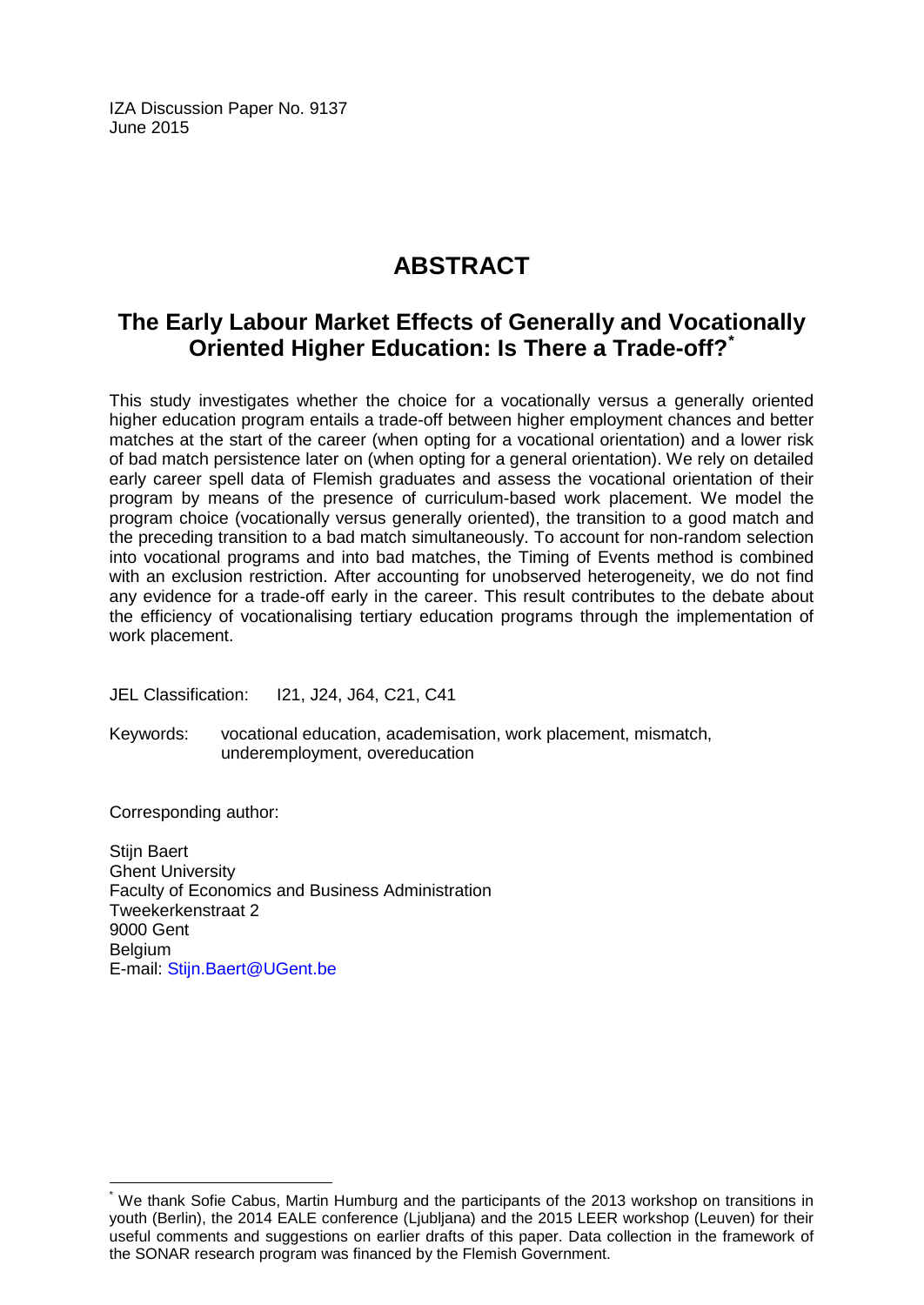#### **1. Introduction**

Whether education should be vocationally or generally oriented has been at the core of the debate about educational reform for decades (see, e.g., Psacharopoulos, 1987; Hanushek et al., 2011). Vocational programs have long been praised for their success in easing school-to-work transitions. Indeed, they are often found to be associated with reduced youth unemployment levels (Müller and Gangl, 2003), higher starting salaries (e.g., Mane, 1999; Bishop and Mane, 2004) and better matches between acquired qualifications and the required qualifications in first jobs (e.g., Arum and Shavit, 1995; Heijke et al., 2003; Giret, 2011). However, despite these positive results in the short run, long-term effects may be rather negative (Goldin, 2001; Krueger and Kumar, 2004). Given the strong ties of the skills of vocationally educated individuals to a specific context, they risk to become obsolete. Particularly in times of rapid technological change, this is likely to be problematic. General education on the other hand, with its focus on broad knowledge and basic skills, facilitates learning in a changing context and reduces the costs of occupational mobility. Hence, as Hanushek et al. (2011) argue, policy makers face a trade-off between contrasting short-term and long-term effects. Relying on data for a large range of countries, they indeed found that the higher employment rate for individuals with a vocational orientation at younger ages comes at a cost of lower employment rates at older ages. Other studies found support for a similar trade-off in terms of earnings (Golsteyn and Stenberg, 2014; Stenberg and Westerlund, 2014).

While these long-term risks of vocationally oriented education are well documented, less emphasis is put on the fact that lack of flexibility may hinder vocationally educated individuals already much earlier. Could it be that vocationally educated labour market entrants have difficulties in escaping from bad matches already at the beginning of their career? Indeed, this is what descriptive evidence in a number of studies suggests. Pollman-Schult and Büchel (2004), for instance, found that young German workers with a low-quality vocational degree are no more likely to move to a skilled job than their unskilled colleagues. Verhaest and Van der Velden (2013) found that European graduates with a more vocationally oriented program are less likely to be overeducated for their first job than generally educated graduates are. However, if being overeducated for the first job, they were found to be more likely to stay overeducated. Finally, Verhaest et al. (2015) found Belgian secondary education graduates from the general track to be less likely to be persistently overeducated during the early career. The overall evidence thus suggests that, whereas initial mismatches may serve as a stepping to a more adequate job for more generally educated individuals (cf. Sicherman and Galor, 1990), vocationally educated individuals risk getting stuck already at the very beginning of their careers if they do not manage to find a matching job quickly.

In this paper, we investigate in more detail whether the choice for vocationally versus generally oriented education indeed implies a trade-off between on the one hand higher employment chances and better matches at the start of the career and on the other hand a lower risk of bad match persistence for those who nevertheless start their careers in a bad match. For this, we focus on Flemish (Belgian) higher education graduates and differentiate between vocationally and generally oriented programs on the basis of the presence of a significant component of curriculum-based work placement.

Our analysis adds in four main ways to the literature on the effects of vocational and general education. To begin with, we are the firsts to investigate the trade-off related to vocational versus general programs within one econometric framework. We simultaneously investigate the impact of vocational versus general education on entrance joblessness, the match status of the first job and the persistence of bad matches. Instead of modelling the transition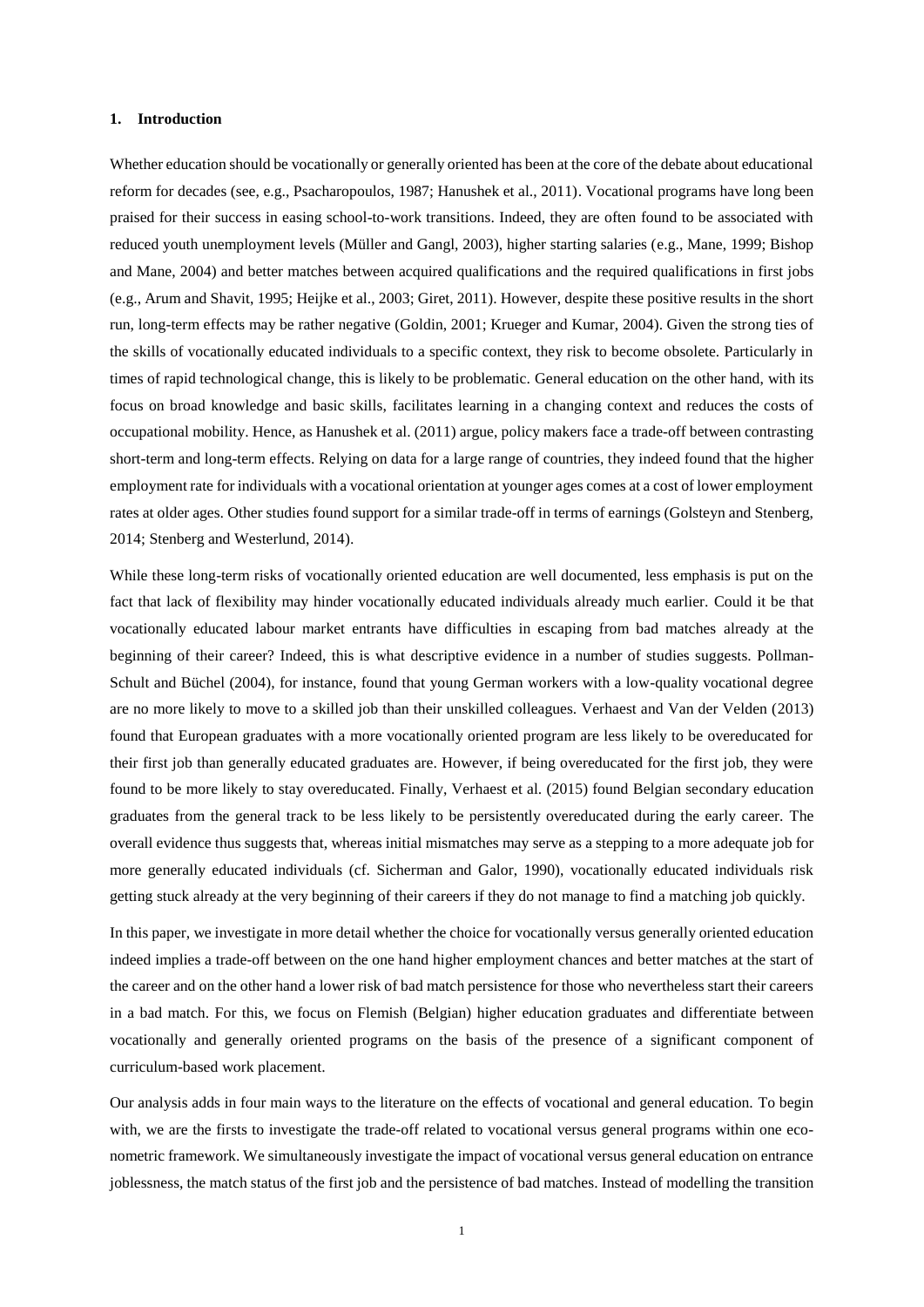to any first job, we model both the transition to a bad match position and the transition to a good match. This allows to assess whether differences in joblessness duration between generally and vocationally educated individuals either result from differences in transitions to any job or rather from differences in transitions to good matches. The persistence of bad matches is investigated in this model by considering previous entrance into a bad match to be a determinant of the transition to a good match. This modelling aligns with the one in Baert et al. (2013), in which these authors investigated whether staying unemployed is a more or less optimal career strategy than accepting a bad match. Although we rely on a similar modelling approach and on a similar (and partially overlapping) dataset in this study, the focus is now rather on the question which educational program offers the best protection against a first bad match and against the persistence of this bad match.<sup>4</sup>

Secondly, we account for two types of selection on unobservables. As Ryan (2001) remarks, few studies account for non-random selection on unobservables in vocational education. That this may be important is illustrated by Malamud and Pop-Eleches (2010) who found that the estimated labour market effects of vocational versus general education on earnings and labour market participation disappear after accounting for selectivity by means of a regression discontinuity approach. We account for this type of selectively by modelling the transitions to bad and good matches simultaneously with the choice for a vocational versus general program and by adding an exclusion restriction, based on the orientation of the programs offered by colleges and universities within the vicinity of the home residence. Further, we also account for non-random selection in mismatch positions by applying the Timing of Events approach as developed by Abbring and van den Berg (2003).

Thirdly, we differentiate between effects immediately after graduation and effects after a period of joblessness. As noted by Ryan (2001), the most promising effects of vocational education apply to the dual apprenticeship system. This suggests institutional ties between education and employers to matter as well (van der Velden and Wolbers, 2003). Institutional ties are likely to be particularly helpful immediately after graduation. The work placement of the graduates, for instance, may be followed by a regular employment relationship within the same firm or colleges may provide information to their graduates regarding employment opportunities from tied employers. However, the longer the elapsed time since graduation, the less one is likely to gain from these ties to find a first job. Therefore, eventual remaining employment effects of vocational versus general education beyond the first few months after graduation are more likely to be attributed solely to differences in the skills acquired.

Finally, there is our focus on higher education graduates and work placement. This focus is interesting for two main reasons. On the one hand, the bulk of the research on the labour market effects of vocationally oriented programs focuses on secondary education. Studies focussing on tertiary education graduates remain scant (e.g., Giret, 2011; Humburg et al., 2012; Verhaest and Van der Velden, 2013) and, hence, more research is needed to reassure that the aforementioned conclusions also apply to them. On the other hand, sorting along general and vocational tracks in secondary education is often based on family background and ability (Brunello and Checchi, 2007). This may generate negative signalling effects that also affect the more able. Moreover, in response to this sorting, also the difficulty of the program may be reduced. Within Flanders, for instance, the vocational secondary education program is generally perceived to be of a lower level and to be less prestigious. Hence, differences in

1

<sup>4</sup> Given this alternative focus, there are also several other differences with the analysis in Baert et al. (2013) (cf. infra). For instance, given that the focus is less on job search strategies and more on the labour market effects of educational choices, we investigate joblessness spells instead of unemployment spells and estimate a more extended model.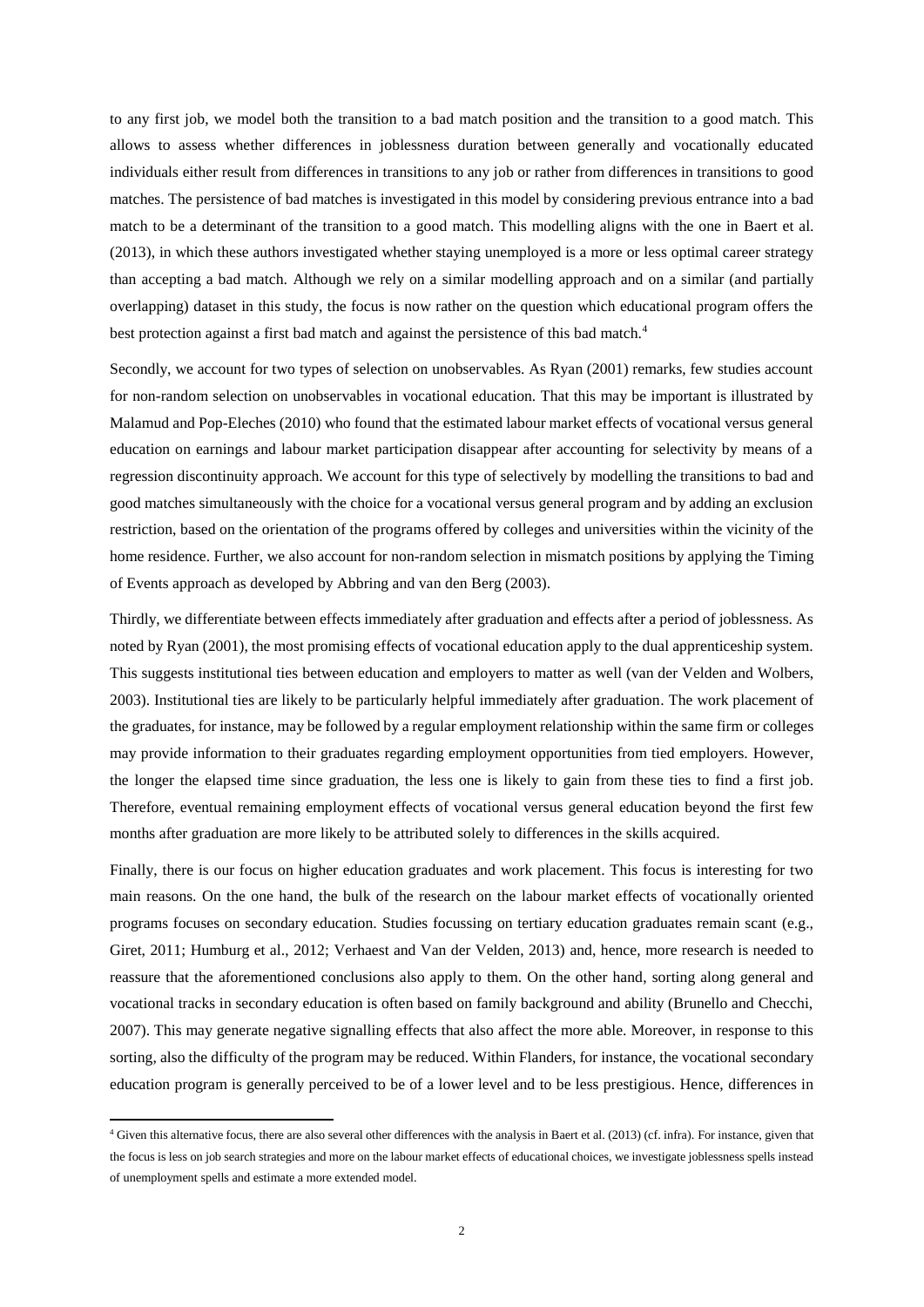labour market outcomes between vocational and general tracks may not just reflect a difference in orientation, but also differences in level and prestige. This problem is not resolved by accounting for unobserved heterogeneity. In higher education, a similar sorting between programs with and without work placement is much less present. Hence, the estimated effects related to differences between both types of higher education programs are much more likely to reflect differences in the orientation instead of variations in level and prestige.

The remainder is structured as follows. First, we give a brief overview of the institutional setting regarding higher education in Flanders. Next, we present our data and variable measurements. Thereafter, we outline our econometric model. Further, we present our estimation results. We end with a discussion and conclusions.

#### **2. Background: Higher education in Flanders**

In the pre-Bologna era, which applies to the analysed sample in this study, Flemish higher education<sup>5</sup> was structured along three main tracks: (i) a short-term non-university track (lasting three years), (ii) a long-term nonuniversity (lasting four years or more) and (iii) a university track (lasting four years or more)<sup>6</sup>. The first two tracks were offered by colleges ("Hogescholen") and were generally perceived to be rather labour market and vocationally oriented; the last one was offered by universities and perceived to be more general and academic (Verhoeven et al., 2000). Consistent with the aforementioned potential virtues of more vocationally oriented education, individuals from the short-term non-university track experienced on average more short periods of entrance unemployment and lower levels of mismatches in their first jobs in comparison to those from the university track (Vanoverberghe et al., 2008).

A major problem with these conclusions regarding the performance of college and university programs is the selectivity along the tracks in Flanders (see Verhoeven et al., 2000). The lower the performance record in secondary education, the more often students opt for a college track and the more often they start in the short-term program. The same is true for students from the less prestigious vocational and technical (as opposed to the general) secondary education track. This may explain to some extent the mixed performance of the long-term college track. Similarly, the performance of the short-term track may be even underestimated. Further, the focus on higher education tracks masks substantial heterogeneity in the degree to which programs are rather vocational or general. This is clearly illustrated by the extent to which work placement is part of the curriculum. Within each track, this provision largely diverges across fields of study. In the university track, for instance, most programs indeed provide in no (e.g., Philosophy) or only a short-term (e.g., Business) work-placement experience. Yet, there are several exceptions, with work-placements ranging from a couple of months (e.g., in psychology) to even several years (e.g., in medicine). And also within fields of study, there is heterogeneity depending on the specific focus of the program, the specific college or university or even the individual student (e.g., because work placement is only elective). Hence, a critical assessment of the virtues of vocationally oriented higher education in Flanders requires

1

<sup>&</sup>lt;sup>5</sup> In Belgium, education is a regional duty.

<sup>&</sup>lt;sup>6</sup> In the long-term college track and the university track, individuals were already awarded a so-called candidate degree after two years. However, this degree was not intended to be a terminus and almost all students proceeded thereafter with at least two more years of education to achieve their licentiate degree.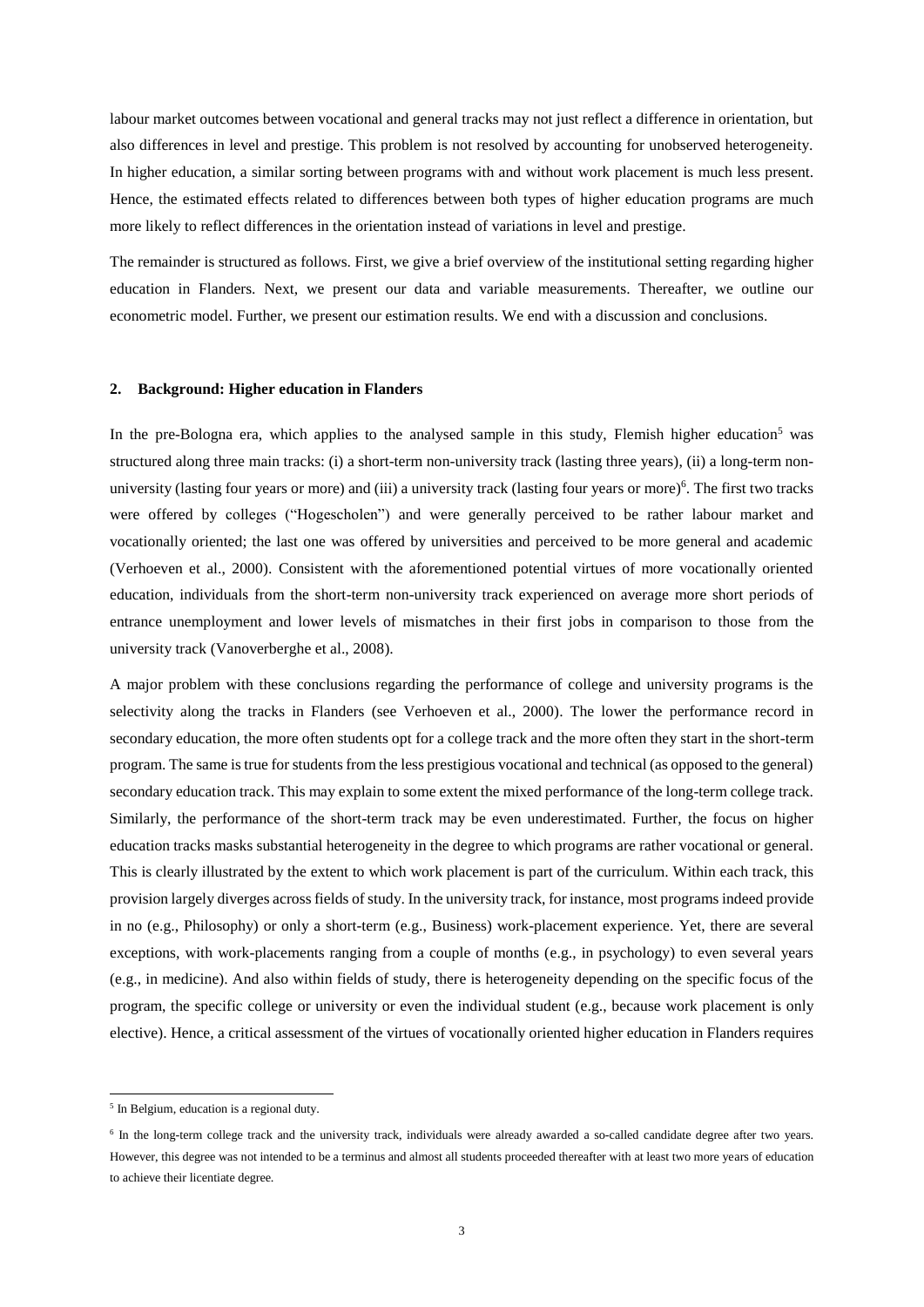to take this heterogeneity into account.

An inquiry into the merits and pitfalls of vocational and general education in Flanders is particularly interesting in view of a number of recent reforms resulting from the implementation of Bologna regulations. One of the main reforms was the so-called 'academisation' of the long type non-university programs. These programs had to integrate more scientific research into education and, from 2013 on, were transferred to the classic universities. These universities now bear full responsibility over all long programs and only award so-called academic bachelor and master's degrees. Within fields of study such as business and engineering, they now offer programs that are similar in content but somehow different in orientation. Against a background of budgetary constraints, universities may want to rationalise and merge some of these programs. Our analysis may provide some advice regarding the best way to follow. The colleges remain responsible for the original short-type programs that now lead to a socalled professional bachelor degree. Because of the introduction of more flexibility, however, an increasing number of students use these professional bachelor programs as an intermediate stop towards an academic degree. This may indeed be a good option if this additional academic education provides them with useful generic skills that foster long-term career development.

#### **3. Data and descriptive statistics**

#### *Data and sample*

**.** 

Our analysis relies on data from representative samples of three birth cohorts (birth years 1976, 1978 and 1980) in Flanders. The data result from the so-called SONAR surveys, which were conducted each among 3000 individuals at age 23. We also use data from follow-up surveys, conducted at age 26 for the 1976 and 1978 cohorts and at age 29 for the 1976 and 1980 cohorts. Response rates for these follow-ups range between 60% and 70%.

The SONAR surveys focused on the transition from school to work and collected detailed information on both school and work transitions. Regarding the school career, the data contain essential information such as the level of attained education, the type of the program, field of study, the presence of work placement in the curriculum and the geographical location of the school or university. Labour market histories are registered on a monthly basis and provide information such as changes in working status (working or jobless), employer or bundle of tasks (also with the same employer). For each function, also information regarding the tasks that were executed is available, enabling to assess the quality of the match. Further, the data distinguish between standard jobs and jobs that are related to the educational career such as apprentice jobs, work placement or student jobs.

We focus our analysis on individuals with a higher-education degree. Among the 9007 individuals in the overall sample, 3858 individuals (42.8%) had a higher-education degree at the time they first left education<sup>7</sup>. After further exclusion of individuals with missing values on any of the variables used in the analysis, we keep a final sample of 3551 individuals for our econometric analysis. For these individuals, we analyse the time between the date of leaving higher education and date they enter a job with a good match (cf. infra) for the first time.

<sup>7</sup> Another 29 individuals also had a higher-education degree without having yet left education at the time of the last interview.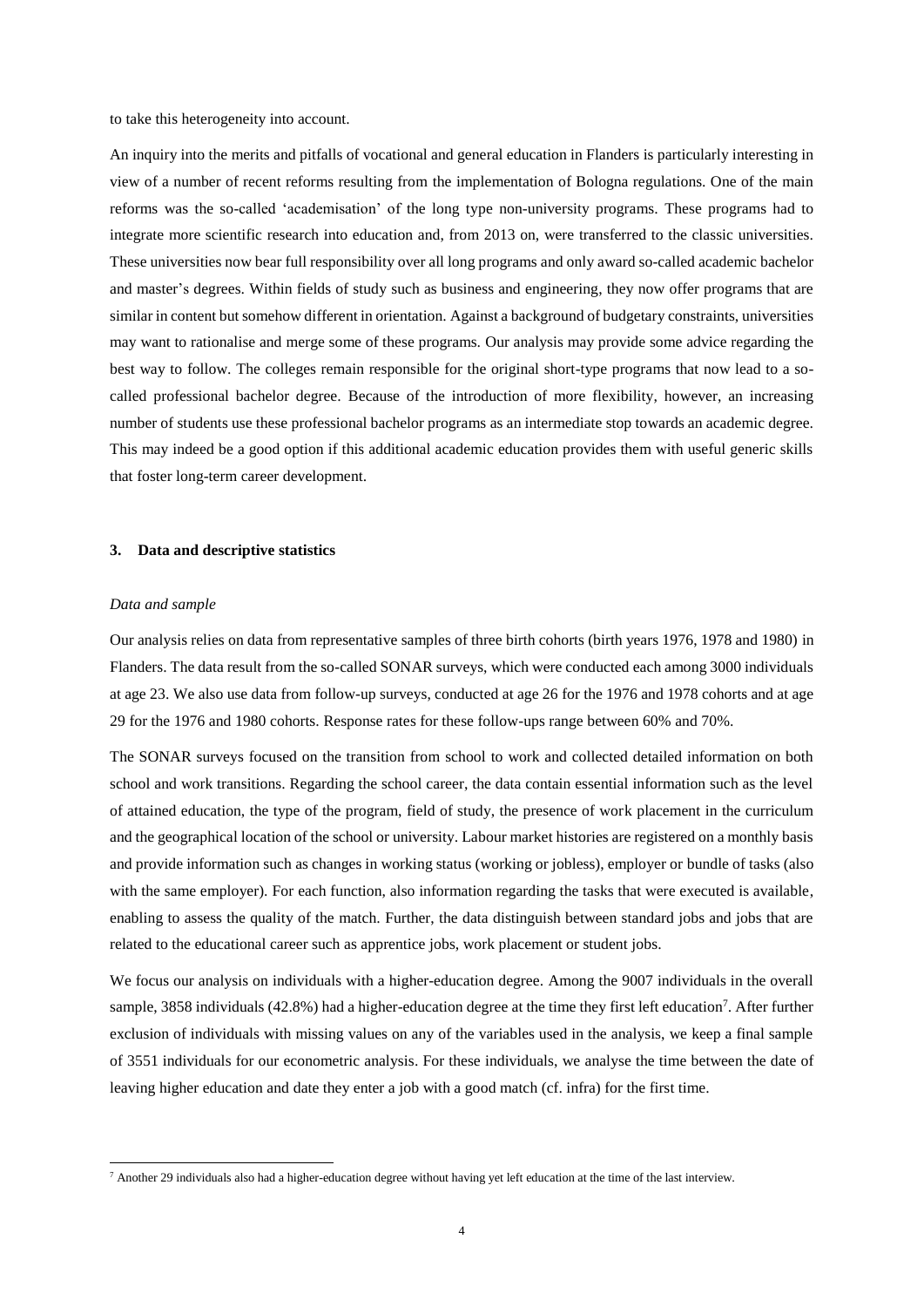#### *Work-placement experience*

As indicator for the vocational orientation of the program, we rely on the presence of work-placement experience in the curriculum. Of course, vocational education requires more than providing students with some practical experience. Yet, work placement entails substantial effort for higher education institutions in terms of the search to find suitable places, the guidance of the students and their evaluation. Hence, institutions that are not convinced about the value of vocationally oriented education are not likely to invest in work placement. In addition, workrelated experience is the most visible aspect of vocationally oriented education and, in that way, may have a strong signalling value towards employers.

In the SONAR survey, individuals were asked whether they had participated in work placement during their higher education and, if so, for how much time. In order to distinguish between vocational and general education, we consider three alternative criteria. In our benchmark analysis, a student's program is considered to be vocational if she participated for at least three months in work placement. This delivers a fairly equal division of the graduates over the two types of programs (see table 1). As expected short programs are predominantly classified as being vocational, while long programs usually are more general. Nevertheless, also a significant minority of the students in the short track are classified as having had a more general program, while almost 30% of all long programs are classified as being vocational. We also execute some sensitivity analyses relying on two alternative criteria. The first alternative criterion defines programs to be vocationally oriented if they include already one month of workplacement experience, while the second alternative is more strict and uses four months of work-placement experience as criterion. According to these alternative definitions, respectively 74.3% and 39.1% of all programs are vocational.

|                                     | <b>Overall sample</b> | <b>Short programs</b> | Long programs |
|-------------------------------------|-----------------------|-----------------------|---------------|
| Vocational: Benchmark criterion     | 52.8%                 | 69.6%                 | 28.6%         |
| Vocational: Alternative criterion 1 | 74.3%                 | 92.9%                 | 47.6%         |
| Vocational: Alternative criterion 2 | 39.1%                 | 50.5%                 | 22.6%         |

**Table 1**: Orientation of study programs – sample distribution

Notes. Data source: SONAR, own calculations;  $N = 3680$ .

#### *Joblessness spells*

We analyse the duration between the time of leaving the educational system and the time of entrance into a good match. By taking the time of leaving education as point of departure, we focus rather on joblessness instead of unemployment as indicator for youth employment problems (cf. Rees, 1986; Ryan 2001). The reason is threefold. First, in the period under investigation, Flemish youth entering the labour market only became entitled to unemployment benefits after a period of nine months. Hence, many young labour market entrants do not register for unemployment. Particularly for higher education graduates, who have relatively good employment opportunities, this lowers the incentive to register at the employment service. Second, we do not have administrative data and have to rely on the assessment of the respondents for the measurement of the unemployment status. For individuals, it may not be clear what the subtle difference is between being unemployed and being out of work. Thirdly, young people may become discouraged when they face problems to find jobs,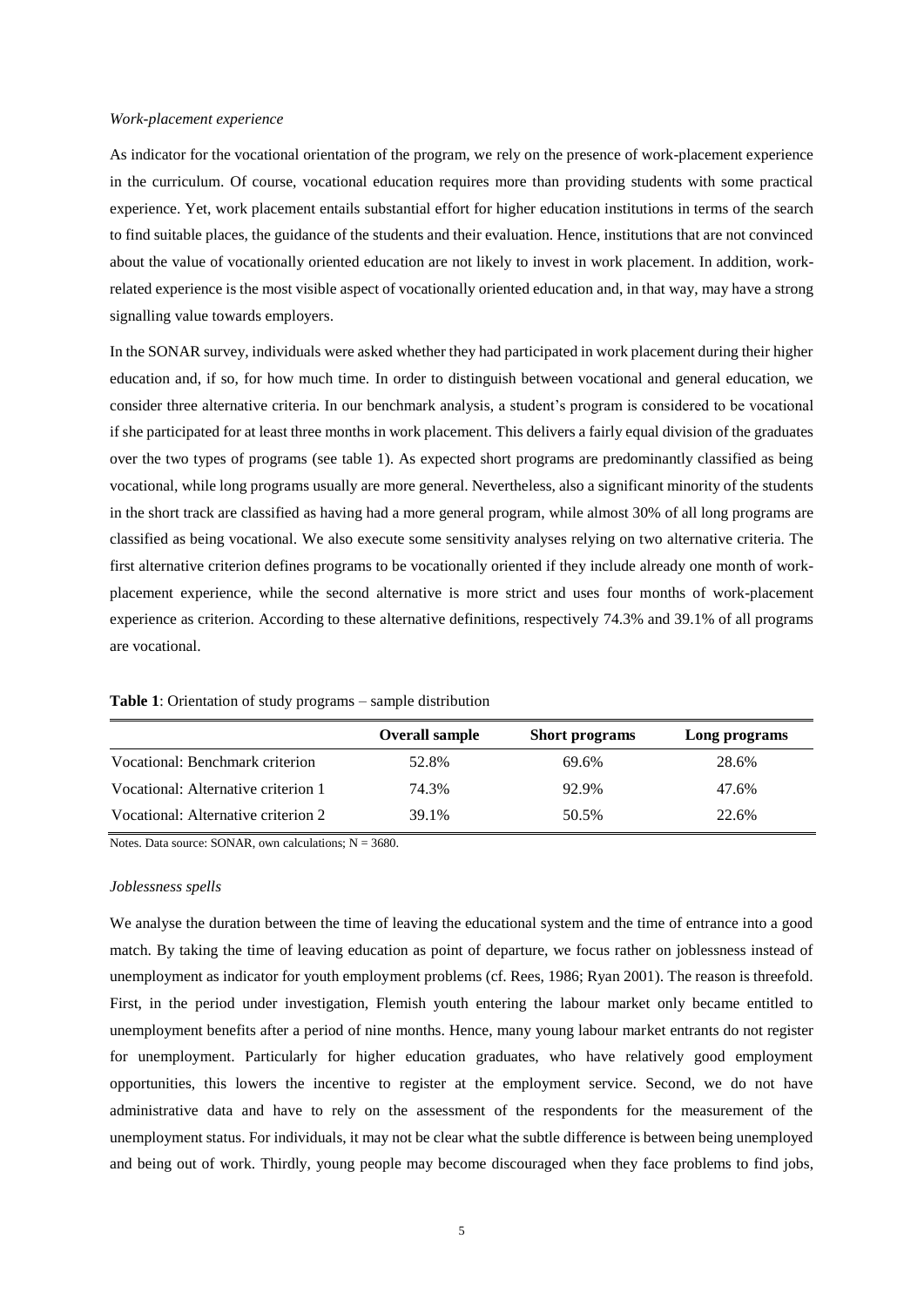pushing them into inactivity. As Rees (1986) argues, this may be as or even more problematic than being unemployed since also these individuals do not invest in their human capital and risk to become permanently detached from the labour market.

#### *Mismatch indicators*

**.** 

We measure match quality by means of the correspondence between the graduates' education and the education required for the job, with those having excess education being considered to have a bad match. Although this is just one way to define match quality, this educational mismatch is found to be predictive for a large number of other negative outcomes, such as lower wages, lower job satisfaction and less on-the-job training participation (Hersch, 1991; Hartog, 2000; McGuinness, 2006). For our baseline analysis, we rely on an objective indicator. In the SONAR data, each position has been coded on the basis of the Standard Occupation Classification of Statistics Netherlands (CBS, 2001). This classification considers five functional levels, with each a corresponding level of required education: elementary (the required level is at least ISCED 0 and 1), lower (ISCED 2), intermediate (ISCED 3 and 4), higher (ISCED 5 – Bachelor) and scientific (ISCED 5 – Master). We consider those with a longterm higher education degree to have a bad match if employed at any level below the scientific level; those with a short-term degree are assumed to have a bad match if they are employed at a level below the higher functional level. Those with a short term degree who are employed at the scientific level are thus also considered to have a good match. Given that it is usually found that these so-called undereducated workers earn at least as much as those with an educational level that adequately educated workers (Hartog, 2000), this seems valid.

While objective educational mismatch measures have some advantages over more subjective ones, such as being less prone to social desirability bias or relying on uniform coding instructions, there are also several disadvantages<sup>8</sup>. In particular, these objective measures are often criticised on the fact that they are rather static and insufficiently take into account that educational requirements within occupations may change over time. Moreover, the decisions of job seekers are likely to be driven rather by their subjective assessments of the quality of their match than about objective job quality. Therefore, in a sensitivity analysis, we also investigate the impact of the orientation of higher education on subjective educational mismatch. Subjective mismatch is usually derived from a survey question regarding the educational requirements for one's job. Such information is available in the SONAR data for the first job of the individuals born in 1978 (in the survey at age 23) and 1980 (in the survey at age 23 and 29). These individuals got the following question: "What is (was), according to your own opinion, the most appropriate educational level to execute your job?". Given that this question was not posed to all individuals and not for later jobs, we develop the following procedure. In a first step, we compute the median subjectively assessed required level of education within each occupation. This delivers an alternative, more subjective assessment of the functional level for each occupation. In a second step, we assess for every individual and for every job whether someone was subjectively mismatched by comparing the attained level of education with this alternative functional level.

<sup>8</sup> For discussions on this issue, see, amongst others, Hartog (2000) and Leuven and Oosterbeek (2011).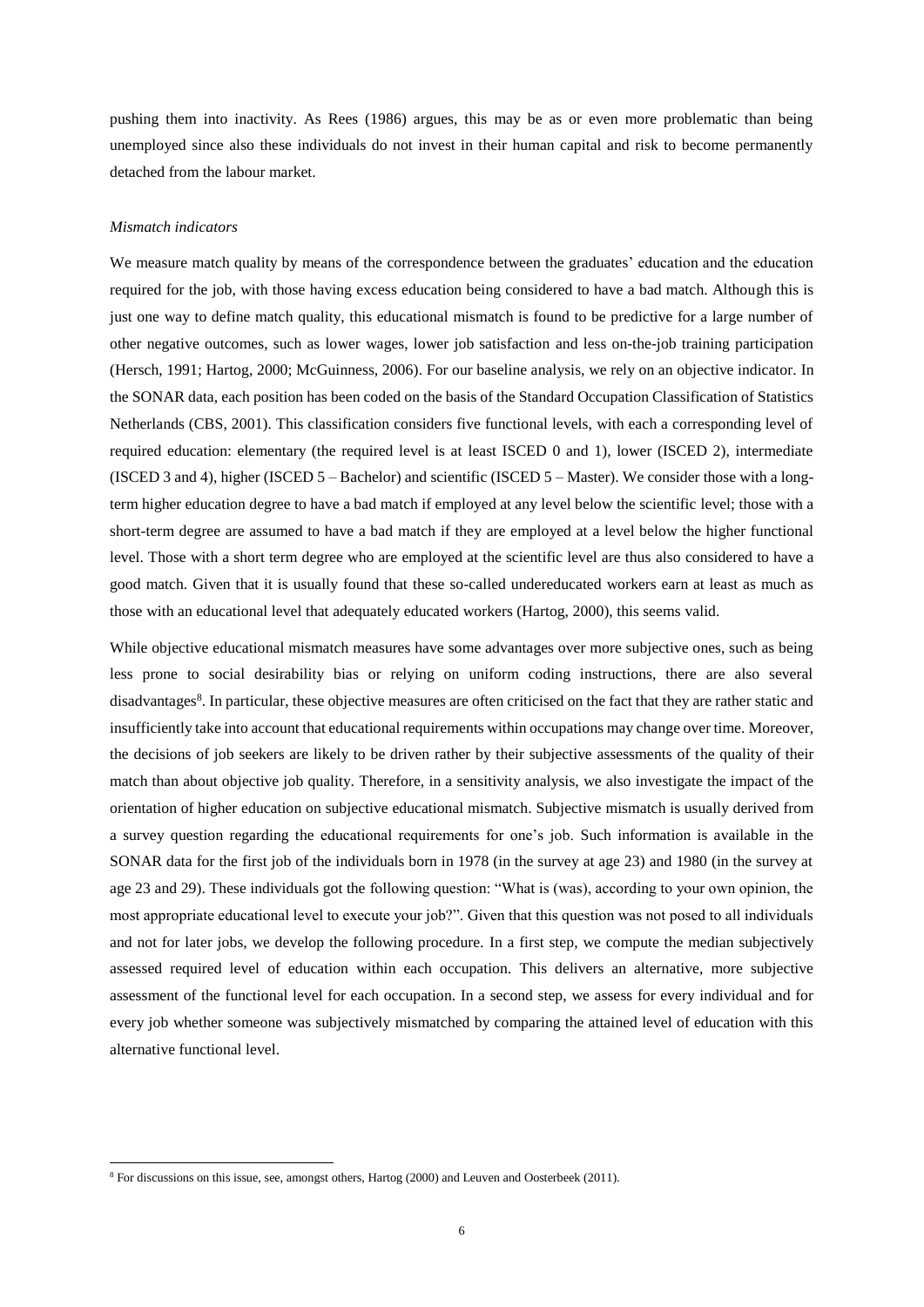#### *Descriptive analysis*

Before we present our econometric model, we report some general descriptive evidence on the difference in labour market transition between generally and vocationally educated graduates. We focus on our benchmark definition for vocational programs (i.e. three months of work-placement experience) to distinguish between general and vocational degrees and measure mismatch by means of the objective indicator.

| <b>Table 2:</b> Descriptive statistics on the transition from education to work by orientation (benchmark crit.) |  |
|------------------------------------------------------------------------------------------------------------------|--|
|------------------------------------------------------------------------------------------------------------------|--|

|                                                                         | <b>General</b> |       |                          | <b>Vocational</b> | Log rank test    |  |
|-------------------------------------------------------------------------|----------------|-------|--------------------------|-------------------|------------------|--|
|                                                                         | Median         | Mean  | Chi <sup>2</sup>         | Mean              | Chi <sup>2</sup> |  |
| Months until first job                                                  | 3              | 4.4   |                          | 3.7               | $16.9***$        |  |
| Months until first good match (objective)                               | 50             | 72.0  | 5                        | 44.3              | $127.3***$       |  |
| Months since entry into bad match until first<br>good match (objective) |                | 108.5 | $\overline{\phantom{0}}$ | 92.9              | $8.4***$         |  |

Notes. Data source: SONAR, own calculations. The log rank test tests the equality of the survival distributions.

In figure 1, we present Kaplan-Meier estimates of the monthly transition to any first job after graduation (i.e. irrespective of the quality of the match). Consistent with previous findings in the literature, we find that vocationally educated individuals enter more quickly into their first job than generally educated individuals. However, the difference is rather moderate. While the median joblessness period is three months for generally educated individuals, it is only two months for vocationally educated ones (see Table 2). The average durations are 4.4 and 3.7 months respectively. This seems to be predominantly explained by higher hazard rates during the first and the third month after graduation.

Figure 2 presents Kaplan-Meier estimates of the number of months that it takes to find a first objective good match. The transition to a good match occurs at a much slower rate than the transition to any job, indicating that many young workers start their career in a bad match (cf. Baert et al., 2013). More importantly, we find that the restriction to good matches delivers a much more pronounced difference between the two types of education. While the median duration until a good match amounts only five months for vocationally educated individuals, generally educated individuals have a median duration of 50 months (see table 2). Also this fits with previous findings in the literature. These differences are predominantly explained by differences in hazard rates during the first half year after graduation. Beyond the first year, hazard rates seem to be similar.

Finally, we assess the persistence of bad matches by means of the duration between the start of a bad match and entry into a first good match (Figure 3). Conversely to expectations, vocational programs are not outperformed by general ones. On the contrary, during the first two and a half year, vocational programs are on average associated with a higher hazard regarding indirect entry into a good match. Beyond the first two and a half years, general programs seem to perform similar to vocational programs. This is not consistent with the hypothesis that there is a short term trade-off in the choice between vocational and general education. However, since this descriptive analysis does not take into account any difference in observed and unobserved heterogeneity, it is too early to make a final conclusion.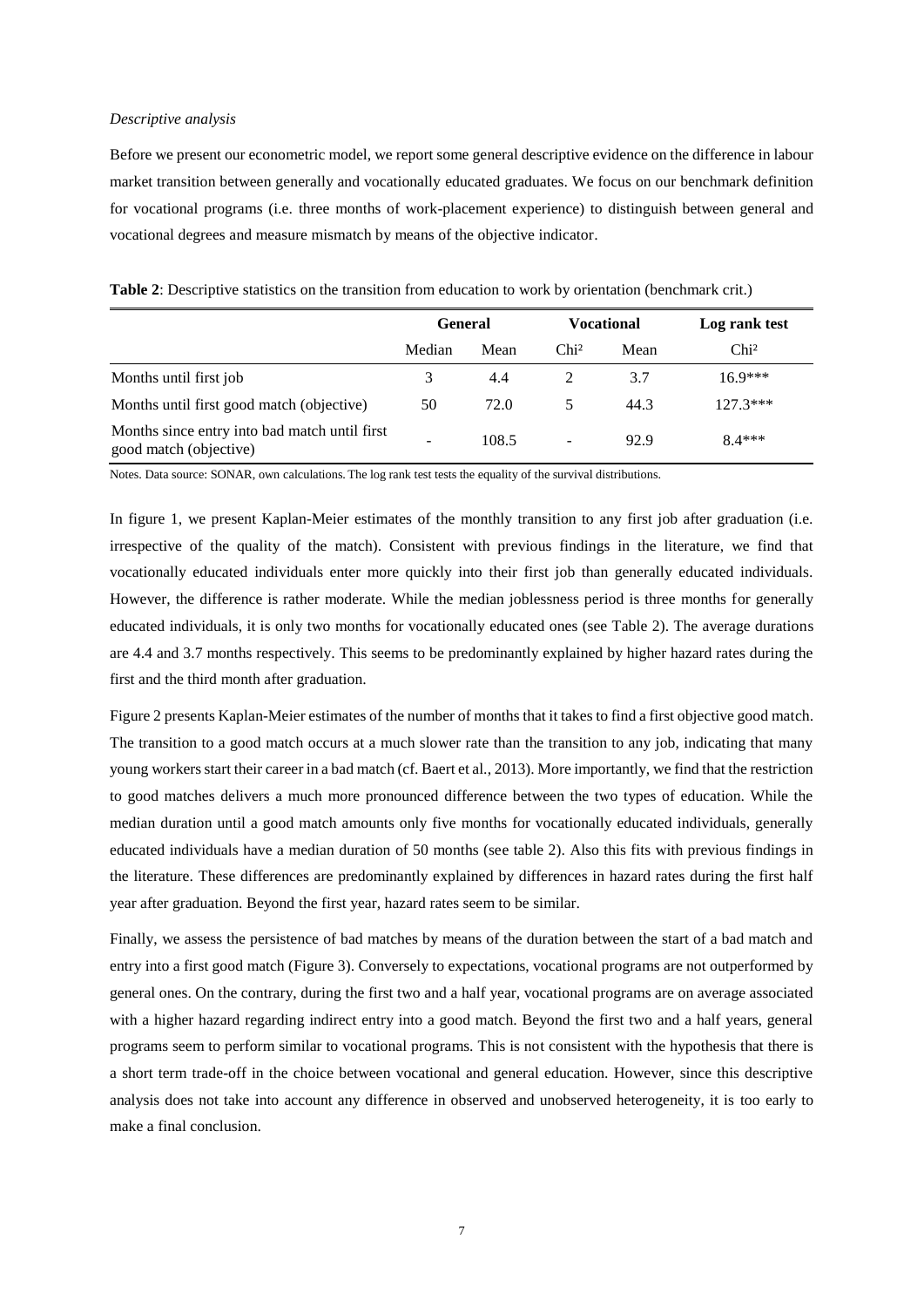

**Figure 1**: Kaplan-Meier estimates – duration between date leaving education and entry in first job by orientation (benchmark definition)

Notes. Data source: SONAR, own calculations.  $N = 3680$ .

**Figure 2**: Kaplan-Meier estimates – duration between date leaving education and entry in first good match (objective) by orientation (benchmark criterion)



Notes. Data source: SONAR, own calculations.  $N = 3680$ .

In Appendix A, we also report some descriptive statistics relying on other vocational orientation and mismatch indicators. When relying on alternative criteria to distinguish between general and vocational programs, conclusions are largely similar. Relying on our alternative indicator for mismatch, we find substantial shorter spells to a first good match in comparison to the benchmark case. This indicates that the perceived match quality of jobs is, on average, better than the match quality as measured by our objective method. However, also this measure delivers shorter durations to a first match for vocationally than for generally educated individuals.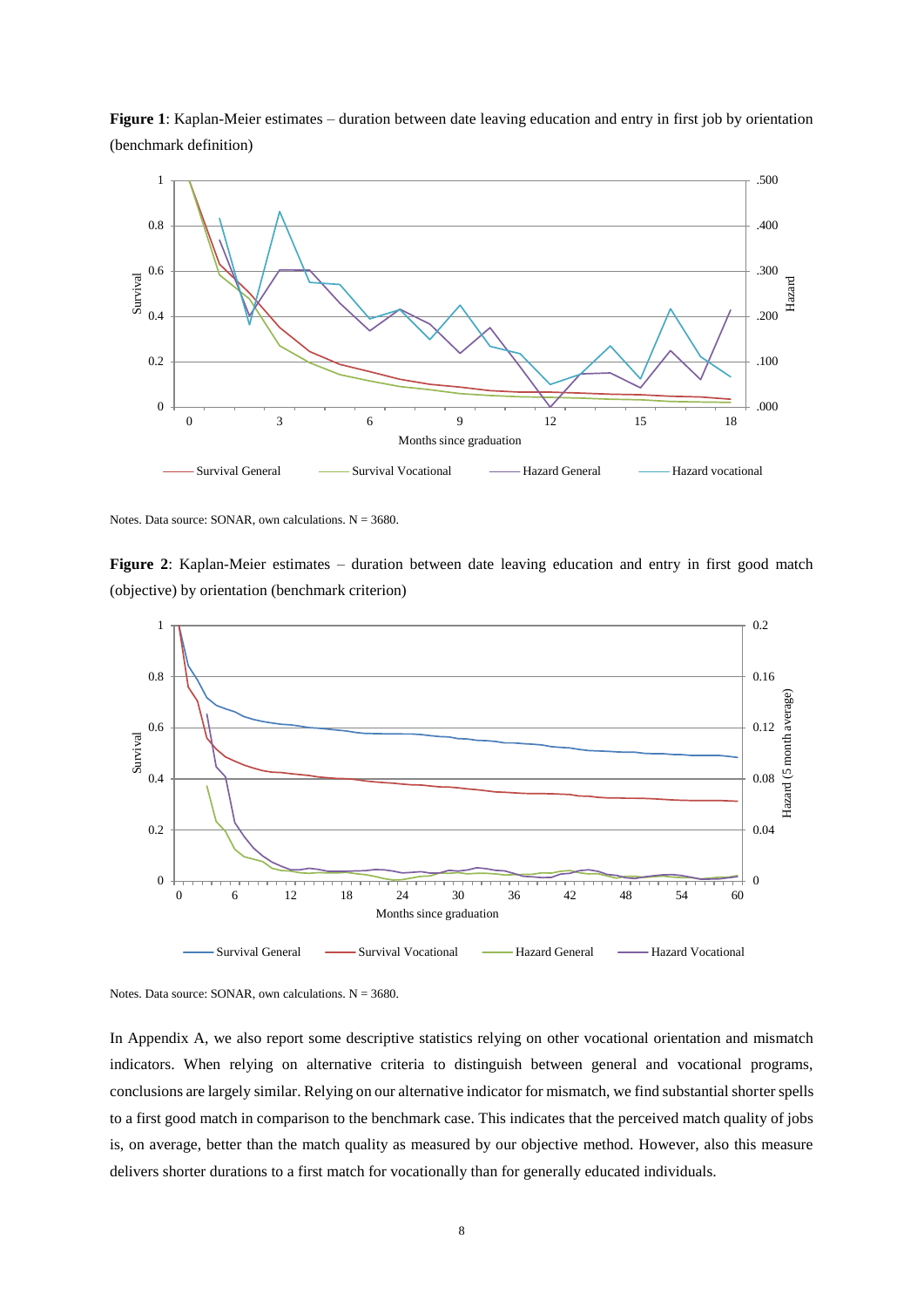

**Figure 3**: Kaplan-Meier estimates – duration between start bad match and entry in first good match (objective) by orientation (benchmark criterion)

Notes. Data source: SONAR, own calculations.  $N = 1719$ .

#### **4. Econometric model**

#### *Selection problems*

With our analysis, we aim to identify to what extent graduates with a vocational degree differ from their generally educated counterparts in their transition to a job with a good match. We consider that these individuals have two options when they search for a good match: either they search for a good match while staying jobless or they accept a bad match and proceed with their job search while being employed. Hence, we investigate to what extent the orientation of the program influences the following three types of transitions: (i) the transition to a bad match, (ii) the direct transition to a good match and (iii) the transition to a good match conditional on having entered in a bad match previously.

When analysing differences in the aforementioned transitions, we face several selection problems. The first two selection problems are related to the modelling of the labour market transitions, and are similar to those solved by the model of Baert et al. (2013), on which we build. First, we face a classic selection problem with respect to the inflow of individuals in good and bad matches. Individuals who are more likely to accept bad matches may have a systematically lower (or higher) likelihood of finding an adequate job than those who are less likely to accept these jobs. Ignoring this first selection problem may result in a downward (upward) bias of the overall transition rate from a bad match to a good match. Second, a so-called dynamic selection problem may emerge, even if the unobserved determinants of entry into a bad match are not systematically related to those of entry into a good match. This results from the fact that individuals may only enter into a bad match if they did not find a good match beforehand. This biases the estimated effect of accepting a bad match on the transition to a good match towards zero (see Lancaster, 1990). To take into account these two sources of bias, we build on the Timing of Events method as developed by Abbring and van den Berg (2003). Within this approach, the transitions to a good and a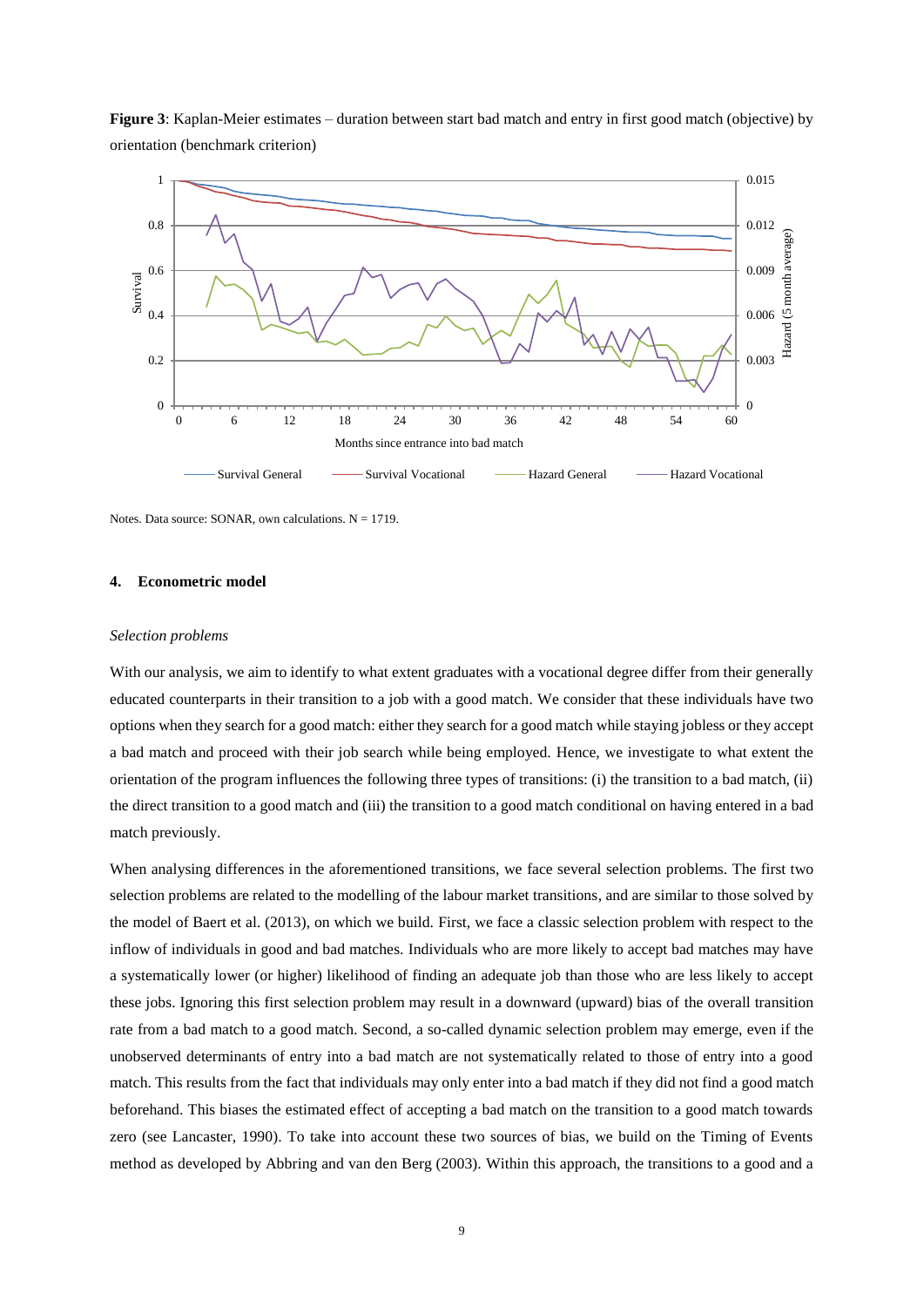bad match are jointly modelled allowing correlation between the unobserved time-constant individual determinants of both transitions. In addition, the entrance in a bad match is considered to be a treatment that may or may not affect the transition to a good match.

Another selection problem, which is not there in Baert et al. (2013), is related to the non-random assignment of individuals to vocational and general programs. While part of this heterogeneity may be captured by observable variables such as social background and secondary education background, individuals who choose for a vocational instead of a general program may also be different in terms of unobservables such as innate ability and motivation. Hence, the effect of a vocational program on the likelihood to find a job will be upwardly (downwardly) biased if the more able and the more motivated choose more (less) often for a vocational program. We solve this problem by modelling the transitions to bad and good matches simultaneously with the choice for a vocational versus general program, allowing the unobserved time-constant individual determinants of this choice to be correlated with the unobserved determinants of flowing into good and bad jobs. To further control for the selection effect, we add an exclusion restriction, i.e. a variable that influences the program choice, but has no impact on the transition to jobs. For this, we rely on the relative supply of vocational programs in the vicinity of the home residence (cf. infra). In a later subsection, we come back to the identifying assumptions of this exclusion restriction and of the Timing of Events method in the context of our particular model.

#### *General model specification*

Our econometric model consists of three equations, two duration equations representing the transition to a bad match (indicated by index *b*) and a good match (indicated by index *g*) respectively, and one representing the choice for a vocational or general degree. The respective hazard rates  $\theta_b(t|x, V_b)$  and  $\theta_g(t|t_b, x, V_g)$  are modelled

according to the following Mixed Proportional Hazard (MPH) form:  
\n
$$
\begin{cases}\n\ln \vartheta_h(t|x, V_b) = \ln \lambda_b(t) + \alpha_b y + x' \beta_b + V_b \\
\ln \vartheta_s(t|t_b, x, V_s) = \ln \lambda_s(t) + \alpha_s y + x' \beta_s + \delta(t|t_b, y, x)1(t > t_b) + V_s\n\end{cases}
$$

where  $t$  is the elapsed duration since the individual left the educational system, while  $t<sub>b</sub>$  represents the realised joblessness duration at the time of entry into a bad match. Both hazard rates are modelled as a function of the orientation of the program  $y$  ( $y=1$  if vocational), a vector of other observed characteristics  $x$ , and transition-specific unobservable components  $V_b$  and  $V_g$ . In addition, the hazard rate regarding the transition to a good match is also modelled as a function of previous entry into a good match. This is represented by indicator function 1(.), which is one if the argument is true and zero otherwise.

*δ* thus represents the treatment effect of a bad match on the transition rate to a good match. It measures to what extent acceptance of a bad match accelerates ( $\delta > 1$ ) or delays ( $\delta < 1$ ) the transition to a good match. This effect can be modelled as any function of *t*, *tb*, *y* and *x*. In our benchmark analysis, we allow the treatment effect to depend on the elapsed joblessness duration at the time of entry into a bad match *t<sup>b</sup>* and the orientation status *y*:

$$
\delta(t|t_b, y) = \delta_0 + \delta_1 \cdot (t_b) + \delta_2 \cdot (t_b)^2 + \delta_3 \cdot y.
$$

The dependence on the elapsed joblessness duration is in line with Baert et al. (2013), who found that the delay in transition to a good match is stronger if a bad match is accepted more early in the unemployment spell. With the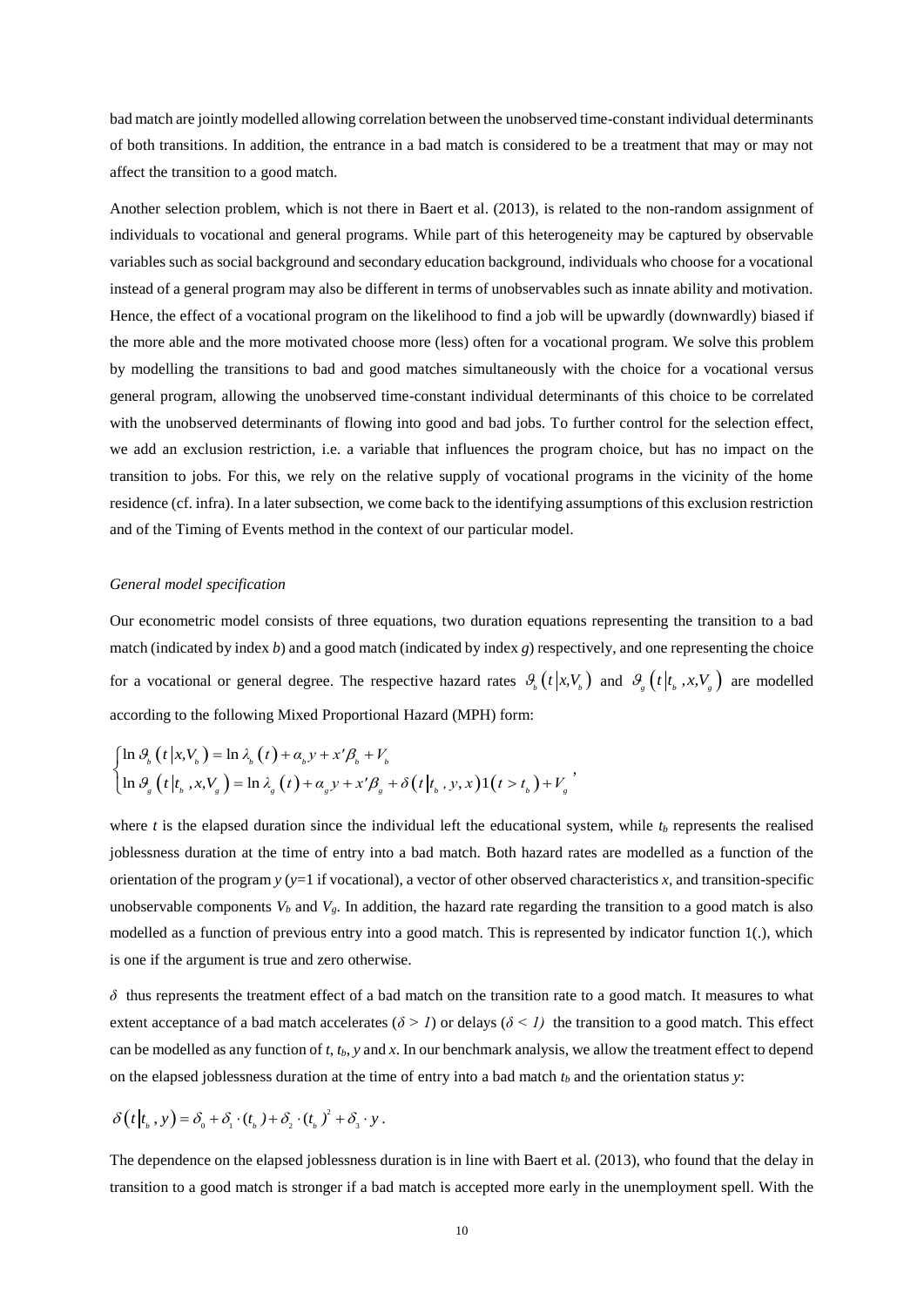dependence on the orientation of the study program, we aim to test whether bad matches are more persistent for vocationally educated than for generally educated graduates. Note that  $\delta_3 < 0$  is not a sufficient condition to conclude that a vocational program slows down the transition to a good match conditional on previous entry into a bad match. This would only indicate that the delay (acceleration) in transition to a good match by looking for a job while being in a bad match instead of being jobless is less (more) pronounced for generally than for vocationally educated individuals. To the extent that generally educated individuals may have a lower direct transition rate to a good match ( $\alpha_g > 0$ ), bad matches may be still more persistent for them. In order to conclude that bad matches are less persistent for generally educated individuals, it is required that  $\alpha_g + \delta_3 < 0$ .

Regarding the baseline hazards  $\lambda_b(t)$  and  $\lambda_g(t)$ , we follow the literature and specify them as piecewise constant:

$$
\begin{cases} \ln \lambda_{_{b}}\left(t\right) = \alpha_{_{m}}^{^{b}} \\ \ln \lambda_{_{g}}\left(t\right) = \alpha_{_{m}}^{^{s}} \end{cases}
$$

for  $t \in [t_{m-1}, t_m)$ , where *m* is an indicator of the time interval and where in the application  $m \le 4$  and  $t_0 = 1$ ,  $t_1 = 3$ ,  $t_2 = 5$ ,  $t_3 = 10$ ,  $t_4 = +\infty$ .

As indicated in our descriptive analysis, the difference in transition rates between generally and vocationally educated individuals seems to differ depending on the elapsed duration since labour market entry. In line with the hypothesis that the effect of vocational education is partly the result of the institutional ties between higher education institutions and employers, the difference seemed to be more pronounced during the first months after graduation. Therefore, in a more extended specification, we also include interaction terms between the baseline hazard and our program dummy: and our program dummy:<br>  $\theta_b(t|x, y, V_b) = \ln \lambda_{b,c}(t) + \ln \lambda_{b,y}(t) \cdot y + \alpha_b y + x' \beta_b + V_b$ gram dummy:<br>=  $\ln \lambda_{b,c}(t) + \ln \lambda_{b,y}(t) \cdot y + \alpha_b y + x' \beta_b + V_b$ 

hazard and our program dummy:  
\n
$$
\begin{cases}\n\ln \theta_b(t|x, y, V_b) = \ln \lambda_{b,c}(t) + \ln \lambda_{b,y}(t) \cdot y + \alpha_b y + x' \beta_b + V_b \\
\ln \theta_s(t|t_b, x, y, V_s) = \ln \lambda_{s,c}(t) + \ln \lambda_{s,y}(t) \cdot y + \alpha_s y + x' \beta_s + \delta(t|t_b, y, x)1(t > t_b) + V_s\n\end{cases}
$$

Finally, we model the probability of choosing for a vocational vis-à-vis general program. For this, we assume the following logistic specification:

$$
Pr(y = I | x, z, V_h) = \frac{exp(x'\gamma + \varphi z + V_h)}{1 + exp(x'\gamma + \varphi z + V_h)},
$$

where *z* represents a variable affecting program choice but not any of the transitions, and where  $V_h$  represents an unobserved heterogeneity term.

The model is estimated by Maximum Likelihood estimation techniques. To obtain the likelihood contributions, we integrate the individual contributions related to the Mixed Proportional Hazard model (with respect to the labour market outcomes) and to the logistic model (related to the program choice) over the unobserved heterogeneity distribution. More concretely, we adopt a discrete non-parametric distribution in the spirit of Heckman and Singer (1984). We estimate, by analogy with van den Berg et al. (2002), our model for an optimal (according to an appropriate information criterion) and a priori unknown number *K* of heterogeneity types. Their proportions are specified as logistic transforms: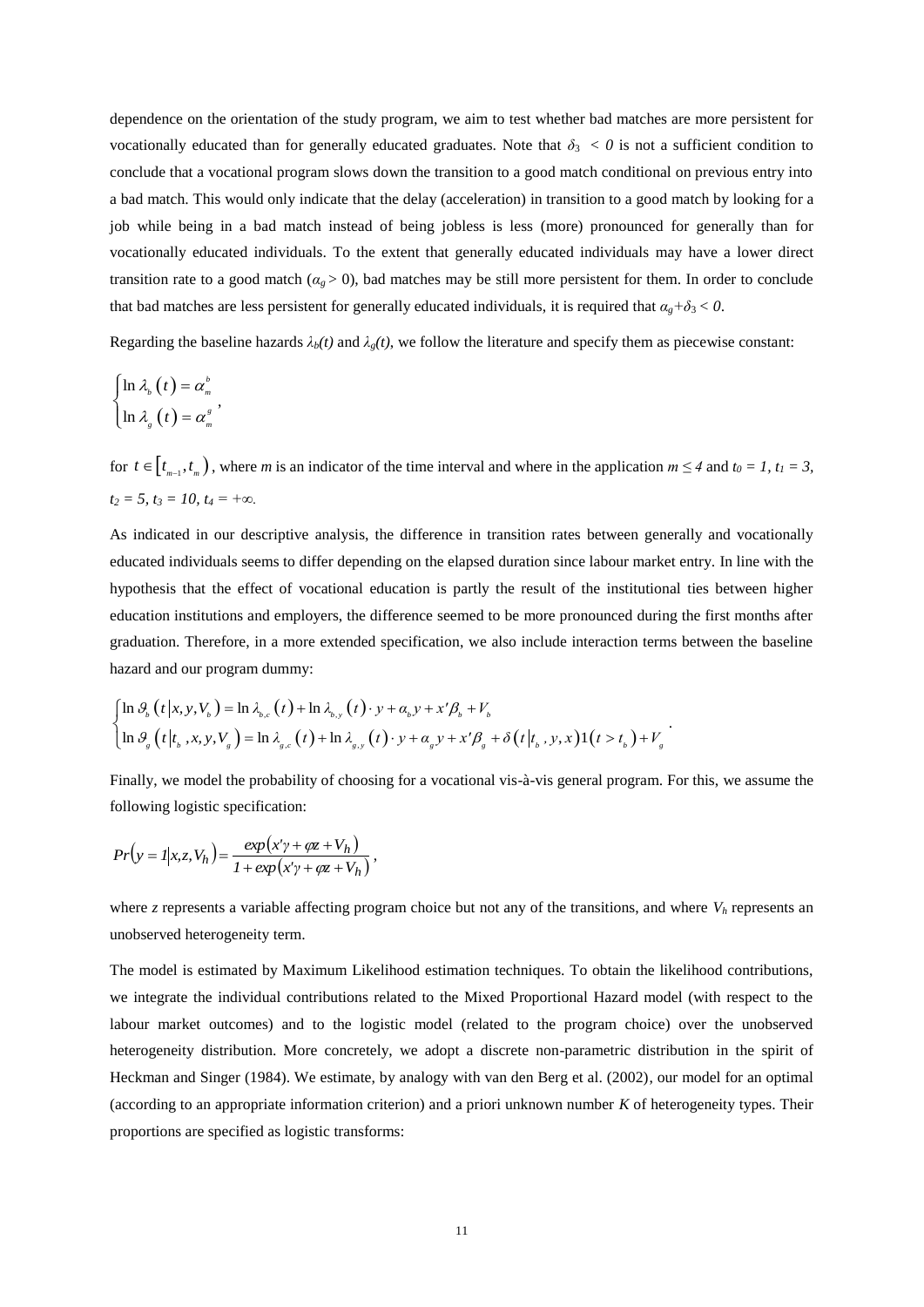$$
p_{k} = \frac{\exp(q_{k})}{\sum_{j=1}^{K} \exp(q_{j})},
$$

with  $k=[1,K]$  and  $q_k$  parameters to be estimated ( $q_l$  normalized to 0). In addition to the estimation of these type probabilities, this approach is based on the estimation of one mass point for  $V_b$ ,  $V_g$  and  $V_h$  for each heterogeneity type (with the mass points for the first type normalised to 0).

#### *Control variables*

To account for differences between graduates from the two different types of programs and between those entering into bad matches and those staying unemployed, we control for a large subset of observables ( *x'* ). These variables are dummies for gender (1 dummy), foreign background (1), province of residence (4), degree of urbanisation of the home municipality (3), educational track in secondary education (3), master programs (1), broad field of study (6), mark in final year of higher education (1), participation in student work during higher education (1), and month of leaving the educational system (1). As continuous variables, we include the level of education of the father, the minimum duration of the program (in the case of a master program) and the youth unemployment rate at labour market entry. Descriptives on these control variables are reported in Appendix B.

The inclusions of the higher education track (short-term non-university, long-term non-university and long-term university) and the field of study as control variables requires further clarification. As discussed in section 2, the degree of vocationalisation largely differs between higher education tracks and between fields of study. On the one hand, by including these variables in the model, we risk picking up part of the effect of vocational programs because employers may use the track and field of study as signal for the vocational character of the job seekers' education. On the other hand, differences in labour market transitions between alternative tracks and fields of study also result from differences in demand and supply conditions on the labour market. The better performance for the short track in comparison to the long tracks for instance may result from a higher demand for labour at the higher functional level in comparison to the scientific functional level. Similarly, the better performance for those with a medicine degree may result from labour shortages in the medical sector. Therefore, regarding the track, we opt to control for the level of the degree (master versus bachelor), but not for the type of institution (college versus university). Further, we only account for broad fields of study. Within each broad field of study, individuals may serve as imperfect substitutes and hence the most significant differences in demand and supply should be captured. Nevertheless, there remains substantial variation in the vocational degree of the programs within these fields to identify its effect.

#### *Identification of the selection effects*

In the Timing of Events approach, identification of the selection effect regarding entry into a bad match relies on the idea that unobserved time-invariant individual determinants of the transition to a good match affect this transition from the moment of leaving education while entry into a good match may only affect this transition from the moment at which this entry occurs. While this identification does not require exclusion restrictions, there are several identifying assumptions (Abbring and van den Berg, 2003). For a discussion of these assumptions within the context of the impact of accepting bad matches on the subsequent probability to find a good match, we refer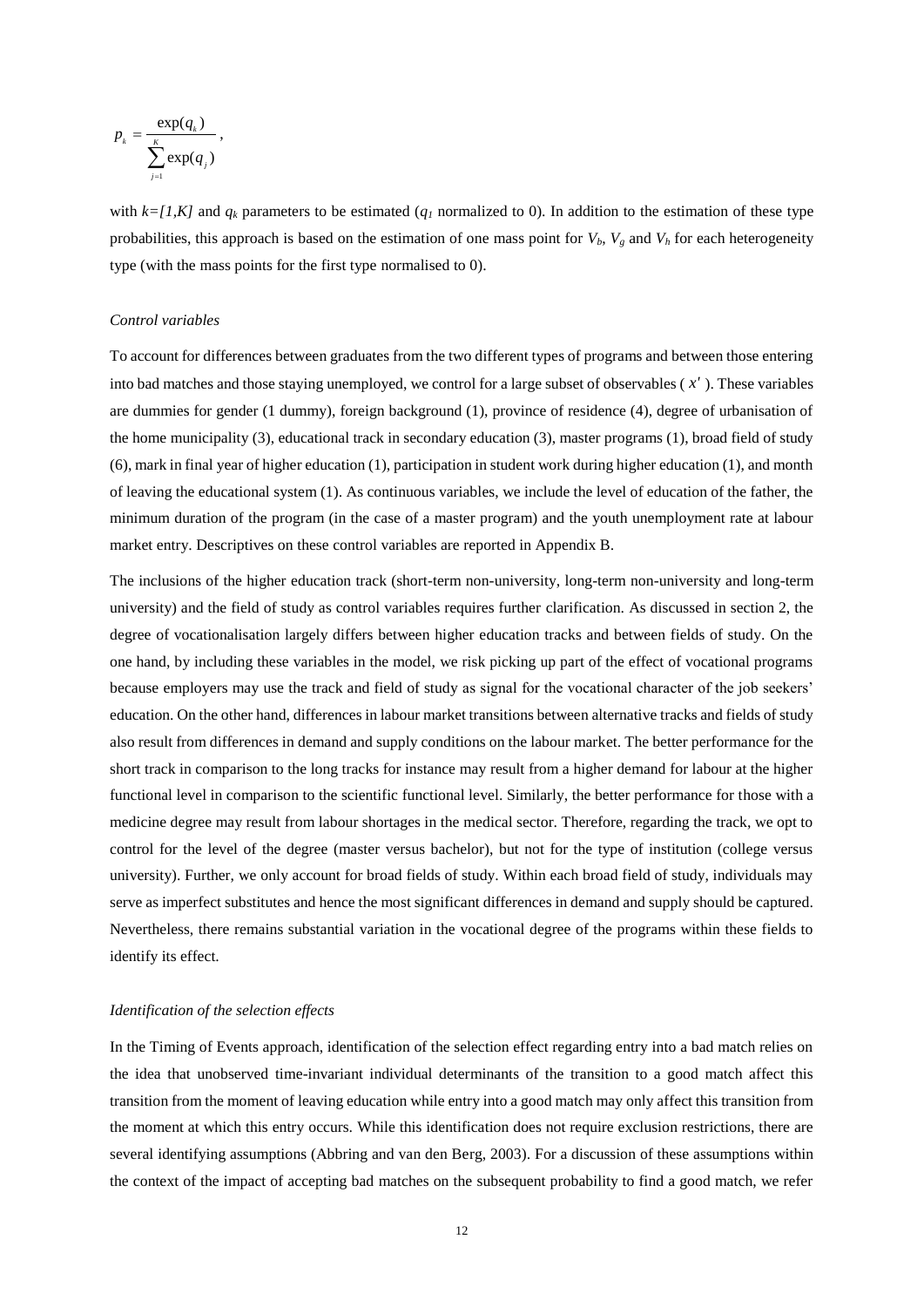to Baert et al. (2013).

As mentioned before, we extend Baert et al. (2013) by simultaneously modelling the program decision. To control for the endogeneity of this decision with respect to later labour market outcomes, we add an exclusion restriction, i.e. a variable that influences the program choice, but has no impact on the transition to jobs. In the spirit of Card (1995), our exclusion restriction is based on the relative supply of vocational programs in the vicinity of the home residence. As for other countries, evidence shows participation in tertiary education in Belgium to depend on the proximity of colleges and universities (Duchesne and Nonneman, 1998). Our supply variable *r v* is derived from additional information in the SONAR data regarding the address of the higher education institution of the graduate. Firstly, we estimated the overall supply of educational services at a particular postcode by the number of students in the SONAR data that followed their program in an institution located at that postcode (*sp*). Secondly, we assessed the degree to which the programs offered at the postal code were rather general or vocational. For this, we relied on our benchmark criterion regarding three months of work placement experience and computed the proportion of the degrees awarded at a particular postcode that are assessed to be vocational (*vocp*). Thirdly, we weighted the supply of vocational programs by the distance between each location with at least one higher education institution and the location of the residence. <sup>9</sup> For this we relied on the following distance weighting function:  $exp(-(d_p/40)^3)$ with  $d_{pi}$  the distance in kilometres between postal code  $p$  with an institution and the home residence of individual *i*. On the basis of this function, the weight strongly decreases for programs beyond 40 km from the home residence. Our variable that measures the relative supply of vocational programs for individual *i* is then measured in the following way:

$$
r_i^{\nu} = \frac{\sum_{p=1}^m \nu o c_p \cdot s_p \cdot \exp(-(d_{pi}/40)^3)}{\sum_{p=1}^m s_p \cdot \exp(-(d_{pi}/40)^3)},
$$

1

with  $m =$  the number of locations with a supply of tertiary education. The denominator represents the distanceweighted overall higher education supply for the individual, while the numerator represents the distance-weighted vocational higher education supply. The ratio then measures the relative importance of vocational programs in the vicinity of the home residence.

Exclusion restrictions based on college and program proximity are widely used in the literature on the impact of educational choices.<sup>10</sup> Nonetheless, they are not uncontested since individuals living near (particular) colleges may perform different on the labour market in comparison to others. While we cannot completely rule out that our

<sup>9</sup> While information on the home address ideally corresponds to the situation at the start of graduation (mostly age 18 to 20), we only have information on the official address at age 23. For several reasons, the number of individuals with a (substantial) change in the geographical location of their official address is likely to be small. At age 23, individuals in our sample only recently graduated or were still at college or university. Further, while many students rent a room near college or university, almost all students in Flanders turn home during the weekend. Parents also get child benefits for children officially residing at their address up to 12 months after graduation (conditional on not having a job with a standard labour contract). Hence, it is usual in Belgium to keep the official address unchanged up until a significant period after graduation. Also overall geographical mobility is considered to be low in Flanders (Estevão, 2002).

<sup>&</sup>lt;sup>10</sup> Recent application are, amongst others, those by Carneiro et al. (2011), Kämhofer and Schmitz (2015), Kolstad and Wiig (2014) and Reynolds (2012).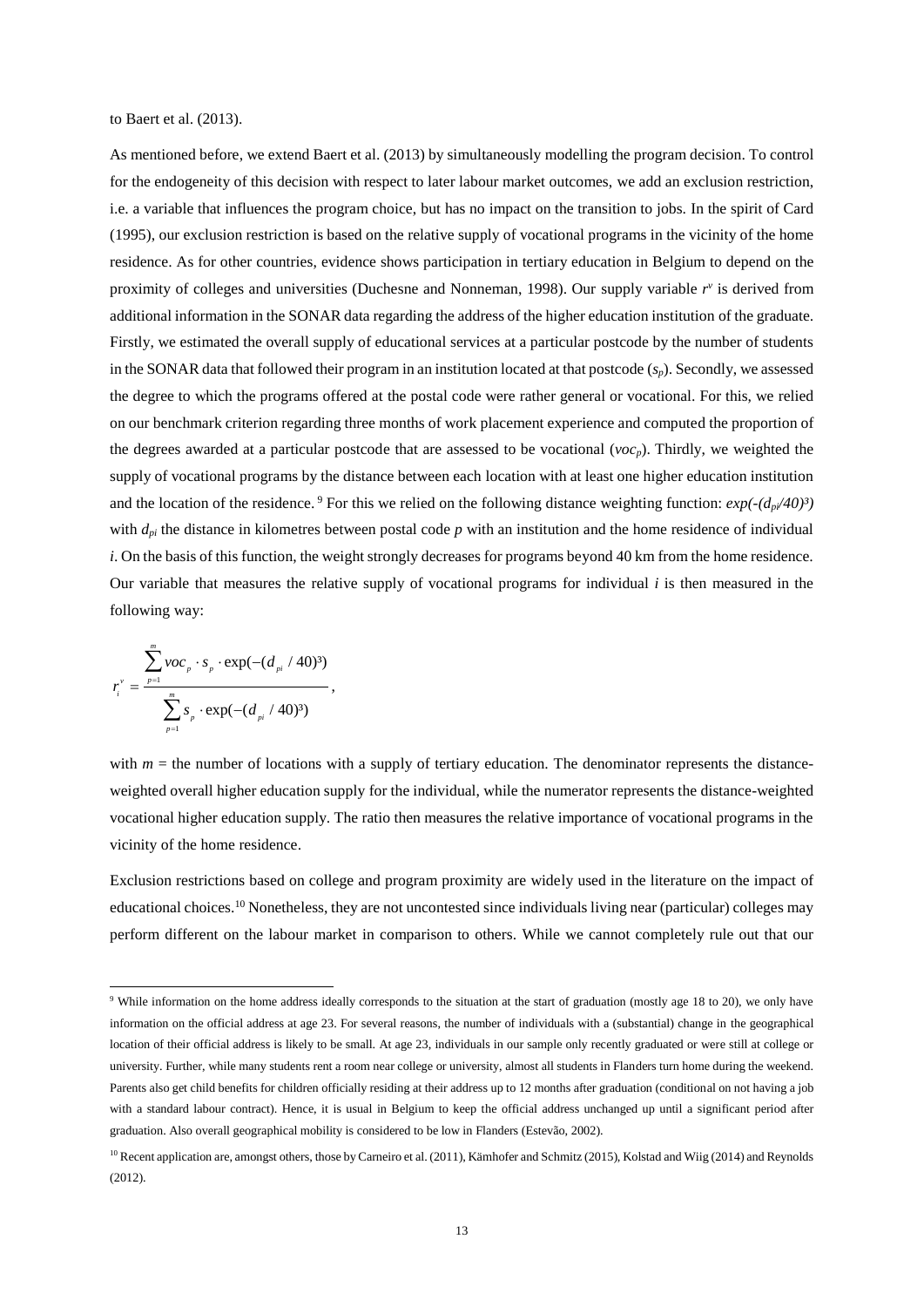exclusion restriction is not valid, we are confident that this problem is limited in our study and, at least, no more severe than in other studies relying on similar exclusion restrictions. In what follows, we will argue why this is the case.

A first problem may be that the relative supply of programs is geographically not evenly spread across the region and, hence, may capture local labour market effects. In Flanders, universities are indeed more concentrated in the big cities and in three of the five provinces. Also the extent to which colleges and universities include work placement in the curriculum may differ across Flanders. However, by controlling for province of residence and the degree of urbanisation of the home municipality, we aim at solving this problem.

A related problem is that firms may base their location in function of the nearness of particular higher education institutions. However, this is only problematic if firms not only account for the location of colleges and universities and the programs they offer in terms of level and field of study, but also for the extent to which these programs include work placement. Although we cannot exclude that a few firms account for this, we consider it unlikely to be a decisive location factor. Moreover, even if firms would be willing to take this into account, the number of colleges and universities are limited and, hence, there is often no real choice. The opposite, with higher education institutions letting depend the orientation of their programs on the availability of firms, may be more likely. For instance, the extent to which colleges are willing to include work placement in their curricula may depend on the availability of firms and organizations in their vicinity that are willing to collaborate. Hence, a high relative supply of vocational programs within a certain field of study may also indicate the presence of firms and organizations that employ workers in matching occupations. This should only be a problem as long as a significant fraction of the potential jobs in the graduate's job search area are offered by firms and organizations located near higher education institutions. Although this cannot be ruled out for those residing close to these institutions, this should not be the case for most of the graduates.

Further, our variable on the supply of programs may capture rather the supply of graduates in one's region. However, for several reasons, our supply variable has little to say about the number of competitors for graduates with respect to the labour market. First of all, individuals choosing for the same college or university may reside in districts that are geographically largely distinct. This is in particular the case for Flanders, which is a highly densely populated region. The overlap of the geographical area in which individuals from the same institution look for jobs may thus be limited. Moreover, this overlap may even be absent since job opportunities are much more well spread across the country than colleges and universities. Secondly, we rely on a distance function rather than on separately delineated districts. Hence, even within a district and among graduates applying for similar jobs, the relative supply of programs differs depending on the postal code of one's residence. Thirdly, our supply variable is measured relying on the programs of individuals across all age cohorts, while graduates above all compete with graduates entering the labour market at the same time. Given that labour market entrance of the graduates in our sample is spread over a period of about one decade, this divergence is likely to be strong. Fourthly, the supply is measured in relative instead of absolute terms and, hence, a higher value on this variable does not necessarily indicate a larger number of graduates. Finally, we condition on the level and field of study of the program and thus investigate the impact of the orientation of the program assuming they are in the same labour market segment. Hence, even if our program supply variable is positively correlated with the absolute number of graduates with a vocational degree, a higher relative supply of graduates with a vocational degree should not indicate a higher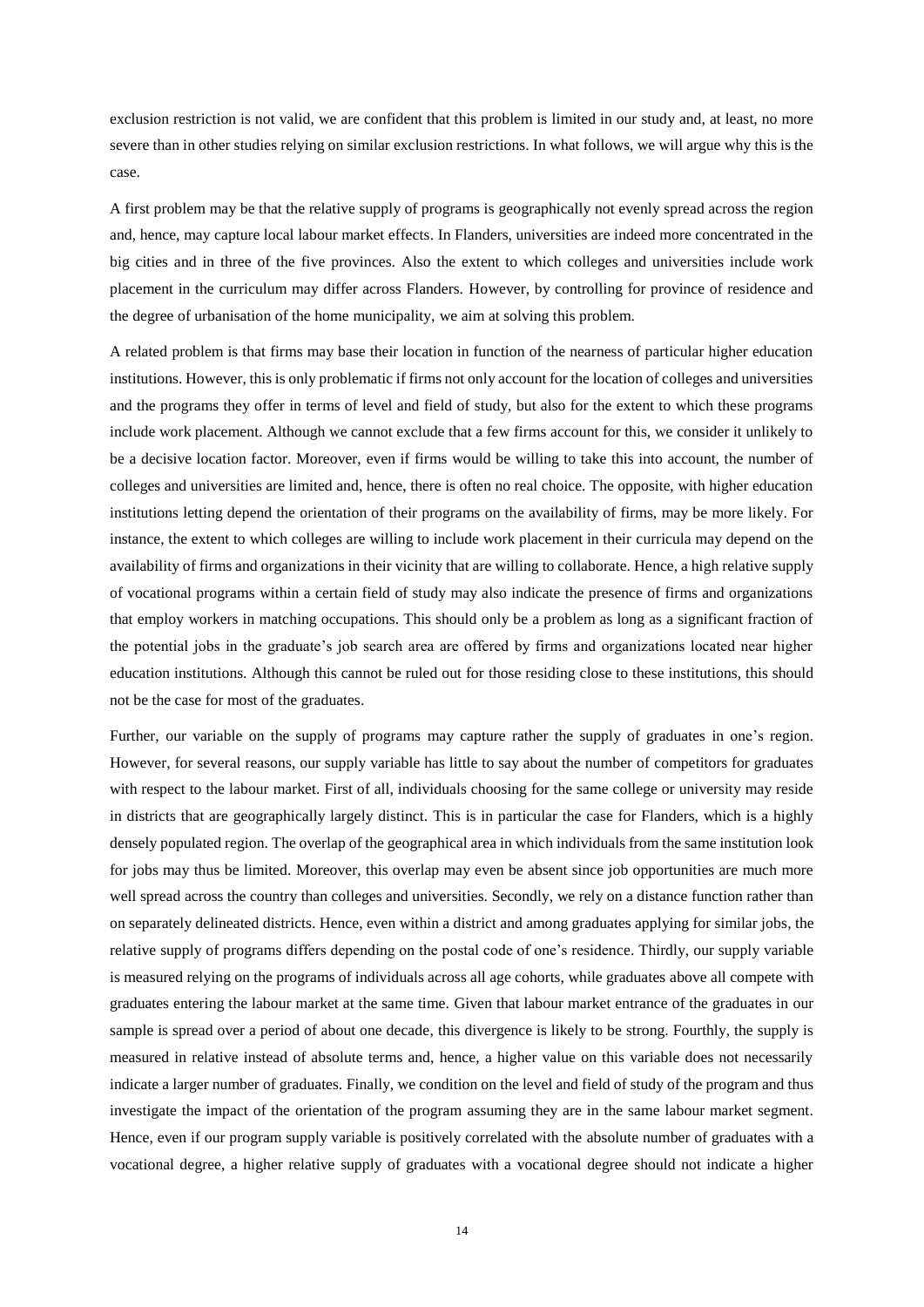number of graduates with which they have to compete.

Finally, individuals may choose their residence in function of the supply of educational services. This may be a problem if this is relatively more the case for families with more able and more motivated children (Card, 1995). However, even if parents take into account the overall availability of colleges and universities and their supply in terms of fields of study when deciding on the family residence, it is unlikely that they also account for the extent to which they include work placement in their programs. After all, at the time the family residence is chosen, parents usually have little or no information about their children's specific preferences regarding this issue. And even if so, this problem is further accounted for by the fact that we control for the educational level of the father and the track choice in secondary education at age 16.

#### **5. Estimation Results**

#### *Benchmark model*

In Table 3, we report the main estimation results on our benchmark model, with three months of work-placement as criterion to distinguish between vocational and general programs and relying on the objective mismatch indicator. We report results on both models without and with unobserved heterogeneity being taken into account. The full estimation results regarding the model that accounts for unobserved heterogeneity are reported in Appendix C. On the basis of the Akaike Information Criterion, we retain seven heterogeneity types for this model. However, most of the individuals seem to pertain to three classes, with respective probabilities of the points of support of 65.9%, 20.2% and 7.6%.

We first focus on the estimates that are based on the model that does not take into account unobserved heterogeneity (Table 3, Model (1)). Regarding the program equation, the main variable of interest is the variable that measures the relative supply of vocational programs within the vicinity of the home residence. The coefficient of this variable has the expected sign and is statistically significant ( $\varphi > 0$ ). The higher the relative supply of vocational programs in one's region, the more likely one is to participate in a vocational program. Regarding the hazard to a bad match, we find the expected negative sign for the effect of having a vocational degree  $(a_b)$ . However, this effect is not statistically significant. Regarding the hazard to a good match, the effect of a vocational degree is positive and statistically significant ( $\alpha_g > 0$ ). This was expected and implies that those with a vocational degree have a higher transition rate to a first good match if there was no prior entrance into a bad match. The estimate is equivalent to an increase in the direct monthly transition rate by 16.2% for vocational degrees as opposed to general degrees.<sup>11</sup> Further, in line with previous evidence, we find a negative treatment effect of previous entrance into a bad match for entrance into a good match ( $\delta$ <sup>0</sup>  $<$  0), although the effect seems to diminish with the duration between labour market entry and entrance into a bad match  $(\delta_I > 0)$ . Finally, as expected, the treatment effect of previous entrance into a bad match is found to be more negative for vocationally than for generally educated individuals ( $\delta$ <sup>3</sup> < 0). However, this difference is not statistically significant. Hence, we cannot conclude on the basis of this specification that a bad match delays the transition to a good match more profoundly for vocationally educated individuals than for generally educated individuals. Further, these estimates suggest that

**.** 

 $11$  Exp(0.150)-1=0.162.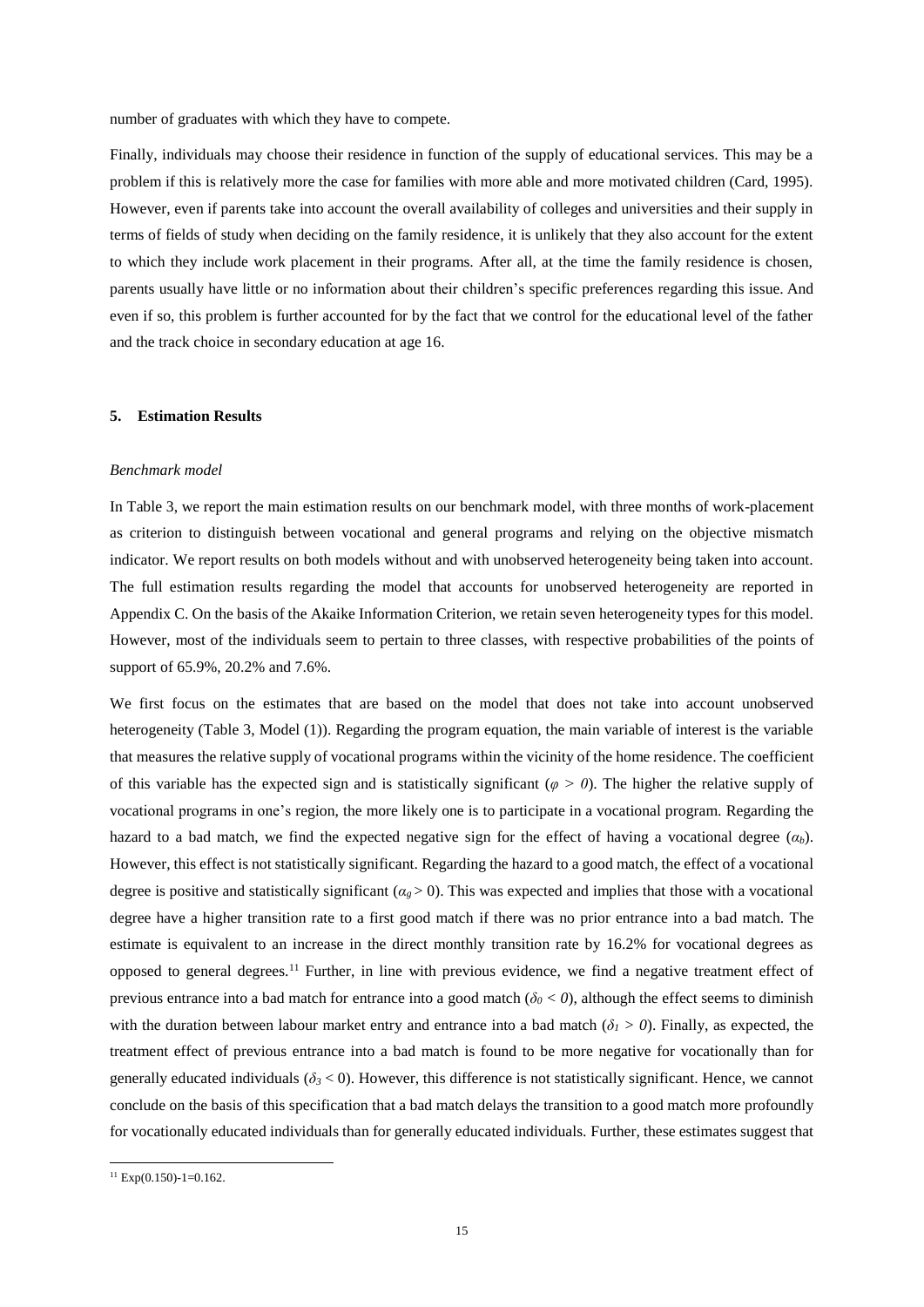both programs are similar in terms of conditional transition rates to a bad match since the negative (insignificant) treatment interaction effect more or less balances out the positive direct effect of having a participated in a vocational program ( $\alpha_g + \delta_3 = 0.150 - 0.144$ ). Hence, bad matches seem to be equally persistent for both types of programs.

Once we account for unobserved heterogeneity (Table 3, Model (2)), we find a somewhat stronger effect for vocational programs on the transition to a bad match. However, the coefficient remains statistically insignificant. Moreover, we no longer find that those with a vocational degree have a higher transition rate to a good match if there was no prior entrance into a bad match. One explanation may be that, conditional on observed characteristics, those who participate in vocational programs have unobserved characteristics that increase the likelihood to start in a job that matches with one's education. However, to the extent that the coefficient of the orientation dummy only reflects a weighted average of local average treatment effect for those being affected by the instrument (Imbens and Angrist, 1994), also other factors may explain this difference in outcome. Again, a difference in treatment effect between generally and vocationally educated individuals cannot be detected. Neglecting statistical significance, we even find a less negative treatment effect for vocationally than for generally educated individuals. Consequently also these estimates do not indicate that bad matches are more persistent for vocationally educated individuals than for generally educated individuals.

#### *Extended model*

We also estimate a more extended specification, in which we interact the baseline hazard with the program choice dummy (see Table 4, Model (1)). Regarding the transition to a bad match, these interactions are not statistically significant. Regarding the transition to a good match, however, we find the impact of the program orientation to depend on the elapsed duration. First of all, the baseline effect for vocational programs is found to be negative (*α<sup>g</sup>*  $> 0$ ), although the effect is only statistically significant at the 10% level. This is equivalent to a decrease in thedirect monthly transition rate by 16.6% for vocational degrees as opposed to general degrees.<sup>12</sup> Further, we find positive and statistically significant interaction effects between the program orientation and the period between three and nine months after entering the labour market. To conclude that the direct monthly transition rates during this period is higher for those with a vocational than for those with a general programs, the sum of the baseline effect and the respective interaction effect needs to positive and statistically significant as well  $(a_g + \ln \lambda_g)(t) > 0$ . This is the case both for the period of three to four months after graduation (significant at the 5% level) and the period of five to nine months after graduation (significant at the  $10\%$  level).<sup>13</sup> These effects are equivalent to an increase in the monthly transition rate by 55.0% and 38.8% respectively in the case of vocational degrees as opposed to general degrees.<sup>14</sup> Although the interaction between the treatment effect and the program dummy now again has the expected negative sign, it is also statistically insignificant in this case. Also the differences in indirect monthly

1

 $12$  Exp(-0.181)-1=-0.166

<sup>&</sup>lt;sup>13</sup> The estimated effect for t = [3,4] is equal to -0.181+0.619=0.438 and has a Chi<sup>2</sup> value of 6.199; the estimated effect for t = [5,9] is equal to  $-0.181+0.509=0.328$  and has a Chi<sup>2</sup> value of 2.922.

 $14$  Exp(0.438)-1=0.550; exp(0.328)-1=0.388.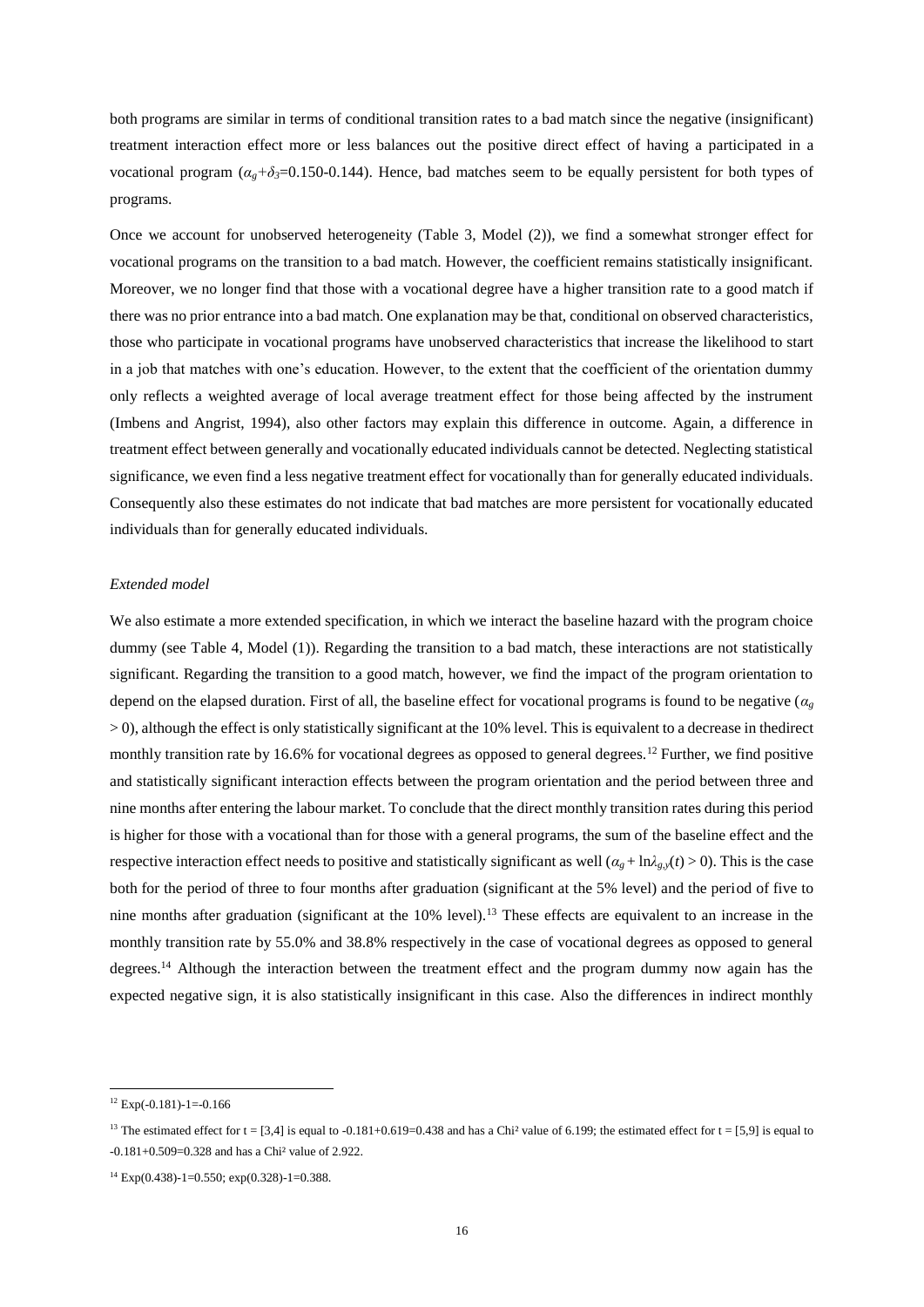transition rates are statistically insignificant for any elapsed duration since labour market entry. <sup>15</sup>

|                                                                     | (1)            |           | (2)          |          |  |
|---------------------------------------------------------------------|----------------|-----------|--------------|----------|--|
|                                                                     | Coeff.         | <b>SE</b> | Coeff.       | $\rm SE$ |  |
| Probability to participate in a vocational program                  |                |           |              |          |  |
| $\varphi$ : relative supply of vocational programs                  | 4.187***       | (1.571)   | $10.037$ *** | (3.534)  |  |
| Hazard to bad match                                                 |                |           |              |          |  |
| $\alpha_b$ : vocational program                                     | $-0.072$       | (0.057)   | $-0.134$     | (0.084)  |  |
| Hazard to good match                                                |                |           |              |          |  |
| $\alpha_{g}$ : vocational program                                   | $0.150**$      | (0.062)   | 0.013        | (0.088)  |  |
| $\delta_0$ : treatment effect – constant                            | $-2.670$ ***   | (0.125)   | $-7.332$ *** | (0.274)  |  |
| $\delta_l$ : treatment effect – interaction with $t_b$              | $0.640***$     | (0.192)   | 2.588 ***    | (0.304)  |  |
| $\delta_2$ : treatment effect – interaction with $t_b^2$            | $-0.175*$      | (0.096)   | $-0.226*$    | (0.134)  |  |
| $\delta_3$ : treatment effect – interaction with vocational program | $-0.144$       | (0.116)   | 0.091        | (0.140)  |  |
| <b>Model diagnostics</b>                                            |                |           |              |          |  |
| Log-Likelihood                                                      | $-12499.756$   |           | $-12064.039$ |          |  |
| <b>AIC</b>                                                          | 25179.512      |           | 23900.078    |          |  |
| Number of heterogeneity types                                       | 1              |           | 7            |          |  |
| Parameters                                                          | 90             |           | 114          |          |  |
| Model specification and measurement                                 |                |           |              |          |  |
| Accounting for unobserved heterogeneity                             | N <sub>o</sub> |           | Yes          |          |  |
| Match quality measure                                               | Objective      |           | Objective    |          |  |
| Vocational education indicator (months of work placement)           | 3 Months       |           | 3 Months     |          |  |

**Table 3:** Benchmark model – Main estimation results

Notes. \*\*\*(\*\*)((\*)) indicates significance at the 1% (5%) ((10%)) level. N = 3551.

1

<sup>&</sup>lt;sup>15</sup> The effects on the indirect transition rates are equal to the sum of the baseline effect  $(\alpha_g)$ , the interaction effect between the treatment effect and the vocational program dummy ( $\delta$ *<sub>3</sub>*) and, eventually, the interaction between the baseline hazard and the vocational program dummy (ln $\lambda_{g,y}$ (*t*)). Test results on the statistical significance of these effects are available upon requests.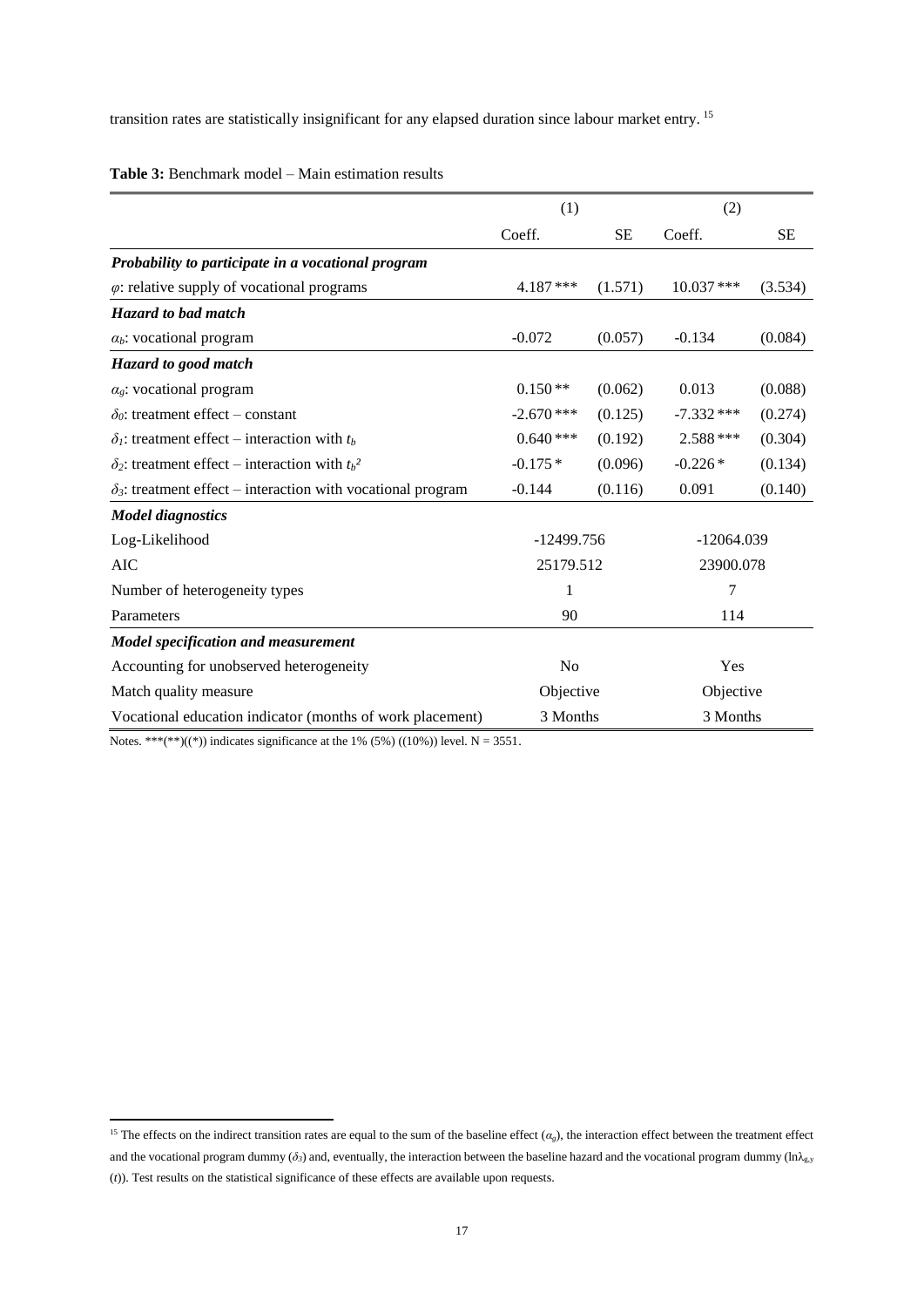Table 4: Extended model and sensitivity analyses - Main estimation results

|                                                                     |              | (1)          |              | (2)       |              | (3)       | (4)          |         |
|---------------------------------------------------------------------|--------------|--------------|--------------|-----------|--------------|-----------|--------------|---------|
|                                                                     | Coeff.       | <b>SE</b>    | Coeff.       | <b>SE</b> | Coeff.       | <b>SE</b> | Coeff.       | SE      |
| Probability to participate in a vocational program                  |              |              |              |           |              |           |              |         |
| $\varphi$ : relative supply of vocational programs                  | 9.938 ***    | (3.508)      | 12.791       | (9.117)   | 13.204 **    | (5.414)   | $9.907$ ***  | (3.419) |
| Hazard to bad match                                                 |              |              |              |           |              |           |              |         |
| $\alpha_b$ : vocational program                                     | $-0.053$     | (0.096)      | 0.095        | (0.109)   | $-0.026$     | (0.100)   | $-0.180*$    | (0.109) |
| ln $\lambda_{b,y}(t)$ : t = [3,4] x vocational program              | $-0.046$     | (0.126)      | $-0.069$     | (0.139)   | $-0.063$     | (0.144)   | $-0.008$     | (0.149) |
| ln $\lambda_{b,y}(t)$ : t = [5,9] x vocational program              | 0.128        | (0.121)      | 0.049        | (0.133)   | 0.117        | (0.140)   | 0.198        | (0.140) |
| ln $\lambda_{b,y}$ (t): t > 10 x vocational program                 | 0.110        | (0.158)      | 0.333        | (0.251)   | 0.127        | (0.163)   | 0.074        | (0.172) |
| Hazard to good match                                                |              |              |              |           |              |           |              |         |
| $\alpha_{\rm g}$ : vocational program                               | $-0.181*$    | (0.099)      | $-0.466$ *** | (0.122)   | $-0.013$     | (0.096)   | $-0.136$     | (0.088) |
| ln $\lambda_{g,y}(t)$ : t = [3,4] x vocational program              | $0.619***$   | (0.191)      | $0.836**$    | (0.334)   | $0.396***$   | (0.148)   | $0.557$ ***  | (0.172) |
| ln $\lambda_{g,y}(t)$ : t = [5,9] x vocational program              | $0.509$ ***  | (0.190)      | $0.438*$     | (0.239)   | $0.292*$     | (0.164)   | $0.386**$    | (0.153) |
| ln $\lambda_{g,y}(t)$ : t > 10 x vocational program                 | 0.376        | (0.229)      | 0.492        | (0.376)   | $-0.059$     | (0.169)   | 0.319        | (0.216) |
| $\delta_0$ : treatment effect – constant                            | $-7.180$ *** | (0.294)      | $-6.971$ *** | (0.360)   | $-6.967$ *** | (0.275)   | $-6.714$ *** | (0.271) |
| $\delta_l$ : treatment effect – interaction with $t_b$              | $2.682$ ***  | (0.305)      | $2.508$ ***  | (0.295)   | 2.394 ***    | (0.298)   | $1.962***$   | (0.271) |
| $\delta_2$ : treatment effect – interaction with $t_b^2$            | $-0.277**$   | (0.132)      | $-0.277**$   | (0.126)   | $-0.231*$    | (0.129)   | $-0.019$     | (0.125) |
| $\delta_3$ : treatment effect – interaction with vocational program | $-0.206$     | (0.250)      | 0.137        | (0.292)   | 0.226        | (0.243)   | 0.111        | (0.240) |
| <b>Model diagnostics</b>                                            |              |              |              |           |              |           |              |         |
| Log-Likelihood                                                      |              | $-12052.848$ | 11752.158    |           | $-11996.276$ |           | 11368.314    |         |
| <b>AIC</b>                                                          |              | 24329.696    | $-23280.316$ |           | 24216.552    |           | $-22504.628$ |         |
| Number of heterogeneity types                                       |              | 5            | 5            |           | 5            |           | 6            |         |
| Parameters                                                          |              | 112          | 112          |           | 112          |           | 116          |         |
| Model specification and measurement                                 |              |              |              |           |              |           |              |         |
| Accounting for unobserved heterogeneity                             |              | Yes          | Yes          |           | Yes          |           | Yes          |         |
| Match quality measure                                               |              | Objective    | Objective    |           | Objective    |           | Subjective   |         |
| Vocational education indicator (months of work placement)           |              | 3 months     | 1 month      |           | 4 months     |           | 3 months     |         |

Notes. \*\*\*(\*\*)((\*)) indicates significance at the 1% (5%) ((10%)) level. N = 3551.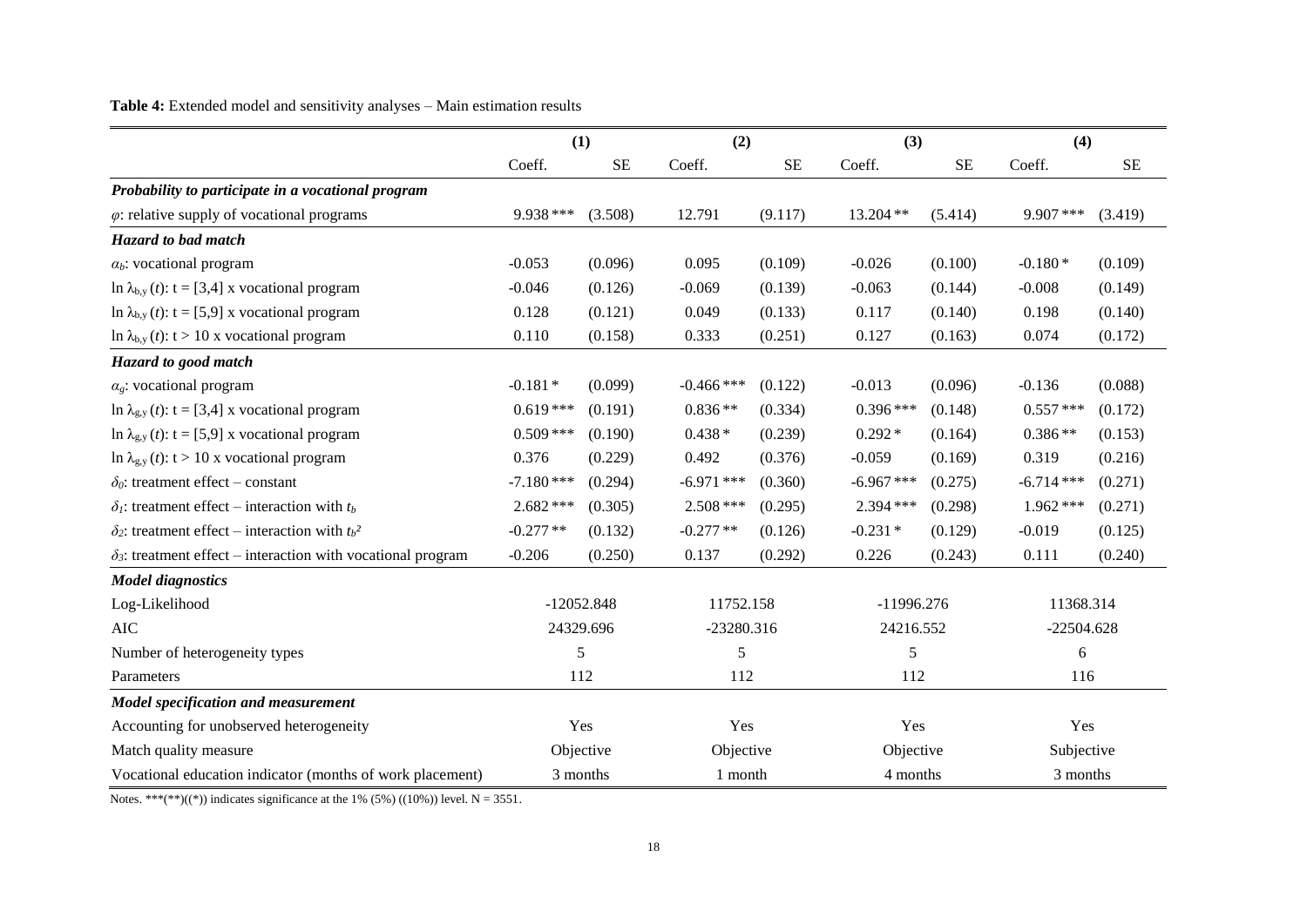#### *Sensitivity analyses*

We end with a number of sensitivity analyses. First, we re-estimate our extended model relying on one month of work placement as alternative criterion to distinguish between vocational and general programs. We now find a more pronounced baseline effect of vocational programs on the transition to a good match  $(a<sub>g</sub>)$ . This effect is equivalent to a decrease of the direct monthly transition rate to a good match during the first two months after graduation by 37.2% for those having participated in a vocational instead of a general program. However, the impact of the relative supply variable on the probability to participate in a vocational program is not statistically significant in this case. Hence, the validity of the estimates for this alternative indicator is questionable. Second, we also estimate our model relying on a more strict definition of four months of work placement experience to categorise programs as vocational. Conversely to the aforementioned results, these estimates do not indicate that those with a vocational program have a lower direct monthly transition rate to a good match during the first two months after graduation. The estimated differences in direct monthly transition rates during the period of three to four months after graduation and the period of five to nine months after graduation are similar to those on the basis of the benchmark indicator for vocational programs. The treatment effect for previous entrance into a bad match is again not found to be statistically different between the two programs. Third, we also estimate our extended model relying on a more subjective indicator for match quality. Regarding the transition to a bad match, we now find some limited evidence that those with a vocational degree have a lower transition rate to a bad match during the first months after graduation. The estimated effect is equivalent to a decrease in the monthly transition rate by 16.5% for those with a vocational program in comparison to those with a general program.<sup>16</sup> Regarding the transition to a good match, however, conclusions are again largely similar to those on the basis of the objective indicator.

#### **6. Discussion**

The hypothesis that the choice between vocational and general higher education implies a trade-off already at the beginning of the career is clearly refuted by our results. Neither clear evidence for a higher direct transition rate to a good match nor for a lower indirect transition rate to a good match for vocationally educated individuals can be detected. Although some evidence is found on a higher direct transition rate between month three to nine after graduation for those with a vocational degree, we also find some limited evidence on a lower direct transition rate during the first two months. Moreover, no evidence is found for a difference in transition rate behind the period of nine months after graduation.

#### *Simulations*

The lack of substantive difference between both groups of programs in the transition from higher education to work is also apparent on the basis of Table 5, which reports some simulated durations based on the estimates for our benchmark measures for match quality and vocational programs. We conducted simulations for the following four types of durations: (1) until any job, (2) until a bad match assuming no one finds a good match, (3) until a

**.** 

 $16$  Exp(-0.180)-1=0.165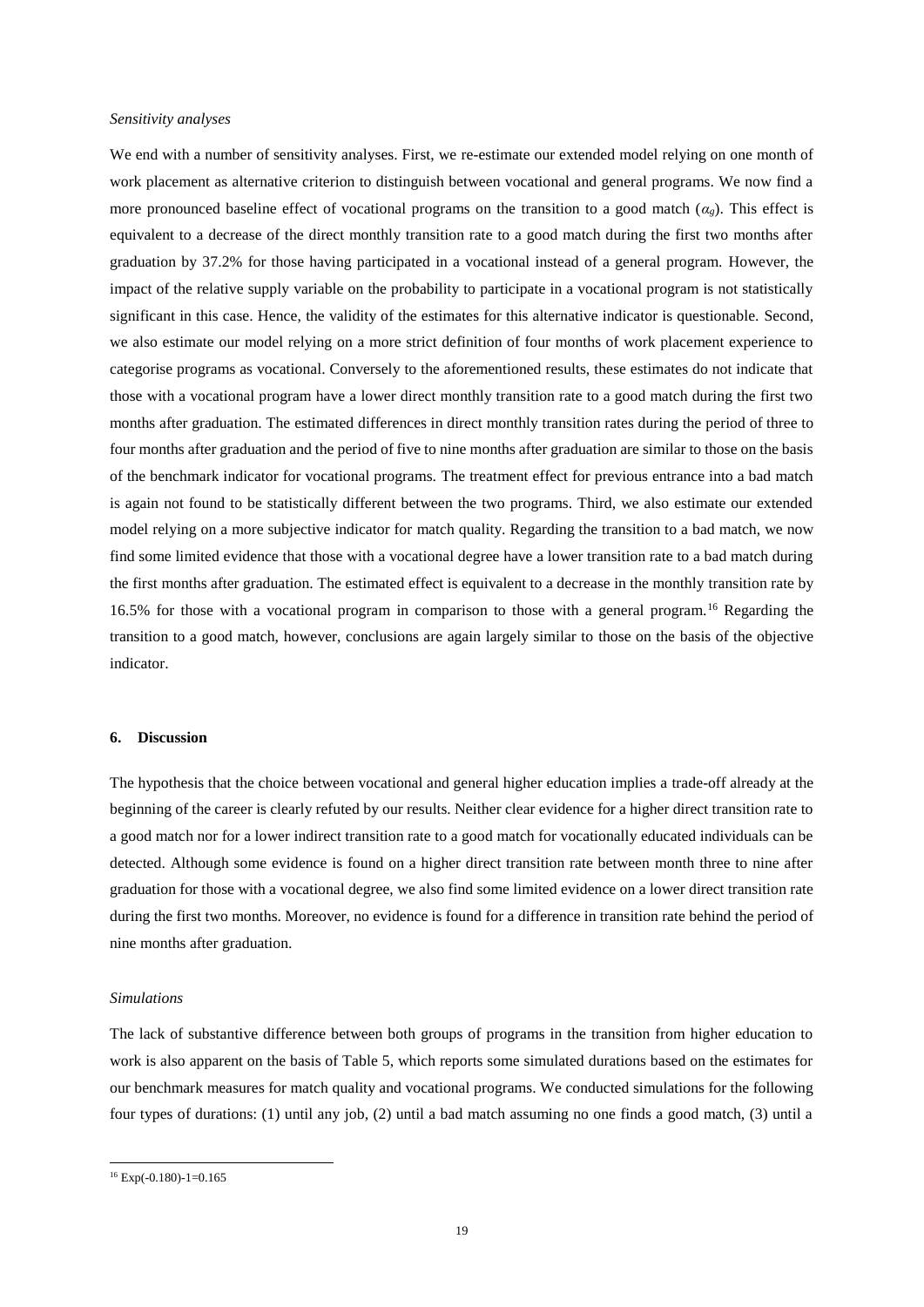good match assuming no one accepts a bad match and (4) until a good match assuming everyone starts in a bad match right after graduation. For each duration, we report the median and third quartile duration, on the one hand assuming everyone is vocationally educated and on the other hand assuming everyone is generally educated. The simulated durations hardly differ between the two programs. The median duration to any job, for instance, is estimated to be equal to 1.7 months in the case of vocational programs and 1.6 months in the case of general programs. Similarly, both types of programs are estimated to have a median duration to a good match of 2.5 months, assuming that no one accepts a bad match.

|  | Table 5: Simulated durations (months) |  |  |
|--|---------------------------------------|--|--|
|--|---------------------------------------|--|--|

|                                                                          | Assuming everyone is            |                              |
|--------------------------------------------------------------------------|---------------------------------|------------------------------|
|                                                                          | <b>Vocationally</b><br>educated | <b>Generally</b><br>educated |
| <i>Median duration until</i>                                             |                                 |                              |
| any job                                                                  | 1.7                             | 1.6                          |
| bad match, assuming no one finds a good match                            | 2.6                             | 2.5                          |
| good match, assuming no one accepts a bad match                          | 2.5                             | 2.5                          |
| good match, assuming everyone starts in bad match right after graduation | 135.5                           | >142                         |
| Third quartile duration until                                            |                                 |                              |
| any job                                                                  | 3.2                             | 3.4                          |
| bad match, assuming no one finds a good match                            | 4.8                             | 4.8                          |
| good match, assuming no one accepts a bad match                          | 4.5                             | 4.5                          |
| good match, assuming everyone starts in bad match right after graduation | >142                            | >142                         |

Notes. simulations based on the extended model specification, with the objective match indicator and 3 month of work placement as indicator to distinguish between vocational and general programs (results reported in Table 4, column (1)).

#### *Unobserved heterogeneity*

Our findings that vocational and general programs do not differ in terms of the duration until the first job and in terms of the match quality of the first job contrast with those from many other studies that found favourable shortrun effects of vocational education. One explanation may be that these earlier findings are, at least partly, attributed to unobserved heterogeneity. Consistent with this, we found a higher direct transition rate to a first good match for those with a vocational degree if selectivity was not accounted for. This suggests that those having a vocational degree are positively selected in terms of unobservable characteristics that have a positive impact on the transition to a good match. The latter contradicts with the general perception that those with lower abilities and less favourable social backgrounds are more likely to choose for a vocational program (Ryan, 2001). However, part of this type of selectivity should already be captured by a number of control variables in our analysis, such as the level of the program, the track in secondary education and the educational level of the father. Moreover, as explained in the introduction, the often-mentioned negative selectivity in terms of abilities for vocational programs usually refers to the tracks within secondary education. Within tertiary education, such selectivity in terms of abilities is much less apparent once the level of the program (Master versus Bachelor) is accounted for. Some vocational programs, for instance within the domain of Medicine, are even among the most prestigious programs at Belgian universities. Finally, the unobserved component does not just capture ability, but also other factors such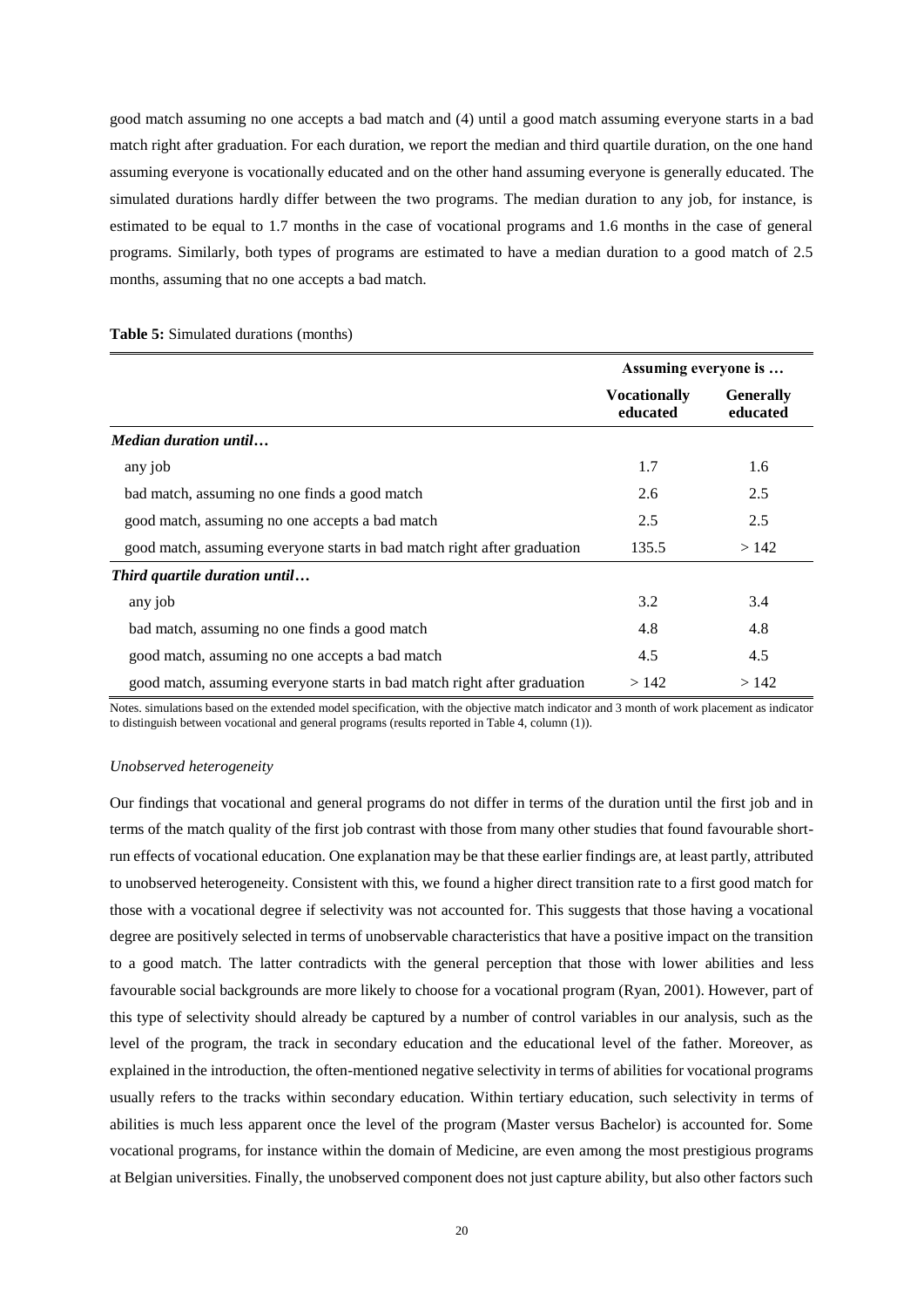as motivation to find a job. It is not unlikely that those with a vocational degree, probably being more labourmarket oriented, are more motivated job seekers.

Note however that our assessment regarding the role of unobserved heterogeneity is a bit blurred by the fact that, by relying on an exclusion restriction, our estimates resemble rather a weighted average of local average treatment effects. Some individuals are likely to be more strongly influenced by the relative supply of programs in the proximity of their residence than others. For instance, proximity of the college and university may matter more for graduates from lower social backgrounds than for others. Similarly, the composition of the programs may have a stronger influence for those residing closer to college and university campuses. While we cannot rule out that the absolute value of the treatment effect on the transition to a good match is lower for these two groups than for the full sample, also the opposite may be the case. For instance, since graduates from lower social backgrounds are likely to have parents with less extended and influential professional networks, they are likely to gain more from the institutional ties between their higher education institution and firms. Similarly, jobs offered by tied firms, which are more likely to be located in the region of the higher education institution, will be more attractive for those residing nearby. Hence, unobserved heterogeneity, for instance related to motivation, may matter even more than what is suggested on the basis of a simple comparison of the model that does and the one that does not account for selectivity.

The correctness of our interpretation also crucially depends on the validity of our exclusion restriction. As explained before, using geographical proximity of colleges and programs as exclusion restriction is often criticized on the grounds that this proximity may be correlated by regional labour market conditions. By controlling for province of residence and degree of urbanization, we aimed at accounting for this. However, we cannot rule out that this is not sufficient to warrant correct identification. A particular concern is that colleges and universities may only include work placement in their curricula if a sufficient number of firms are available in their vicinity to cooperate with. If so, a high proportion of vocational programs offered at the college and university campuses within a district may also indicate high local labour demand. Hence, whatever the orientation of their program, graduates residing in such a district may be more likely to find a matching job. As a consequence, the impact of vocational programs on the transition to a good match may be overestimated. However, given that we didn't detect any significant effect, this eventual bias cannot explain why our conclusions on the short-run effects for vocational programs are less favourable than those made in other studies on this topic.

From an overall point of view, our results are consistent with those of Malamud and Pop-Eleches (2010), who did not find much evidence for differences in labour market returns either once accounting for selectivity in terms of unobservables. More recently, however, Golsteyn and Stenberg (2014) did find a trade-off in terms of earnings for secondary education graduates even after controlling for GPA and family fixed effects. Further, after having executed a number of robustness checks by including additional controls and conducting propensity-score matching, also Hanushek et al. (2011) concluded that their findings on a trade-off in terms of employment are not driven by selectivity. Hence, the fact that we account for unobserved heterogeneity is unlikely to be the only explanation why our conclusions differ from those in many other studies on the labour market effects of vocational programs.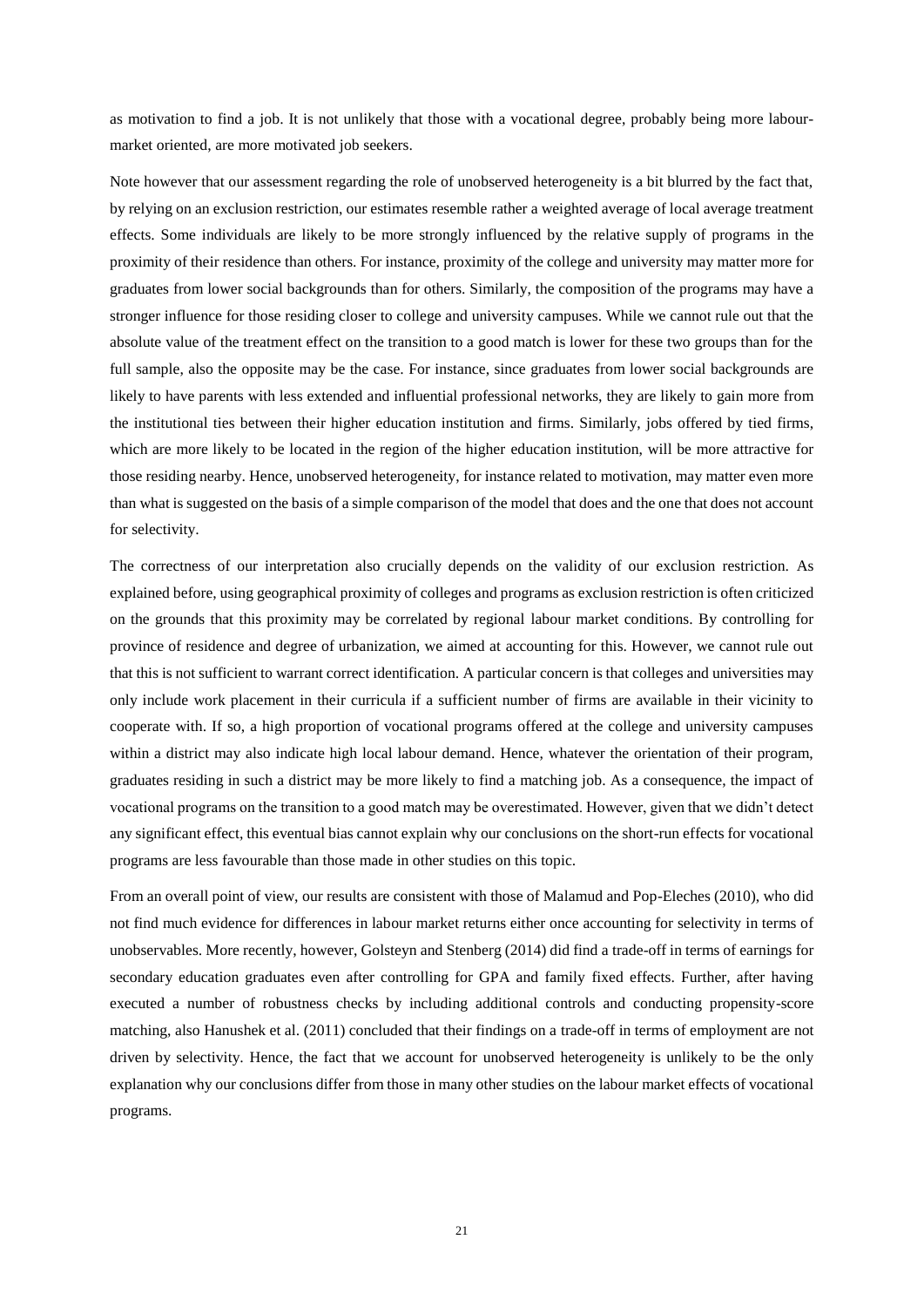#### *Other explanations*

Several other reasons can be advanced why no evidence was found in our study for a trade-off effect between on the one hand higher employment chances and better matches at the start of the career and on the other hand a higher risk of bad match persistence. A first explanation may be provided by the average length of the observed period after graduation in this study. Golsteyn and Stenberg (2014) found a turning point in terms of earnings for men about eight years after graduation. In their basic analysis, Hanushek et al. (2011) even noted a turning point in terms of employment only around the age of 50. In contrast, we focussed on the first years on the labour market – the observation period was on average about four years. While this length cannot explain why no effects were observed regarding the length of the first unemployment spell and the quality of the match in the first job, it may explain why no evidence was noted regarding differences in bad match persistence. Probably, just like regarding earnings and employment, it takes much more time for general education to deliver an advantage.

Another explanation may be that, even if the curriculum includes a substantial component of work placement, most of these tertiary education programs remain sufficiently general not to generate any adverse persistence effects. Also the institutional ties, which may help explaining the often-found reduction in entrance joblessness in other studies, may remain limited in this case. At least, we did not find that the effect of vocational education is the most pronounced immediately after graduation, what could have been expected if institutional ties indeed are important. The explanation that only more extreme types of vocational education result in a trade-off would also be consistent with Hanushek et al. (2011), who found the most pronounced trade-off effects in terms of employment for countries with strongly developed apprenticeship systems. Similarly, the aforementioned research of Golsteyn and Stenberg (2014) focussed on vocational programs in secondary education spending half or even up to four fifths of the class hours on pure vocational subjects.

A related argument is that, even if work placement is the most visible component of vocational programs within tertiary education, programs may differ in many more dimensions. Work placement is a critical indicator for the extent to which a program includes practice-based learning. However, vocationally oriented programs are also often associated with strong specialisation in terms of the number of subjects and with a stronger focus on specific instead of general skills. That each of these dimensions should not necessary have the same implications for labour market outcomes is illustrated by Dolton and Vignoles (2002), who found a strong impact of mathematics A levels on earnings but not of a broader curriculum. Similarly, Humburg et al. (2012) found both analytical thinking skills and mastering one's own field to be associated with lower degrees of overeducation among graduates. Probably, each of these dimensions also have different short-run and more long-run labour market implications. This argument seems consistent with the fact that Verhaest and Van der Velden (2013), who used an indicator covering several dimensions, did find a trade-off effect in terms of mismatch early in the career of tertiary education graduates. However, since their analysis did not account for unobserved heterogeneity, caution regarding this conclusion is recommended.

Finally, as opposed to our study, most of the literature on the effects of vocational education focusses on programs within secondary education. For several reasons, results may differ for tertiary education graduates. First of all, minimum wages are not likely to be binding for tertiary education graduates. Consequently, differences in productivity at the start of the career are less likely to be translated in differences in joblessness spells. More importantly, the jobs of high-skilled workers are much less routinised and much less standardised than those of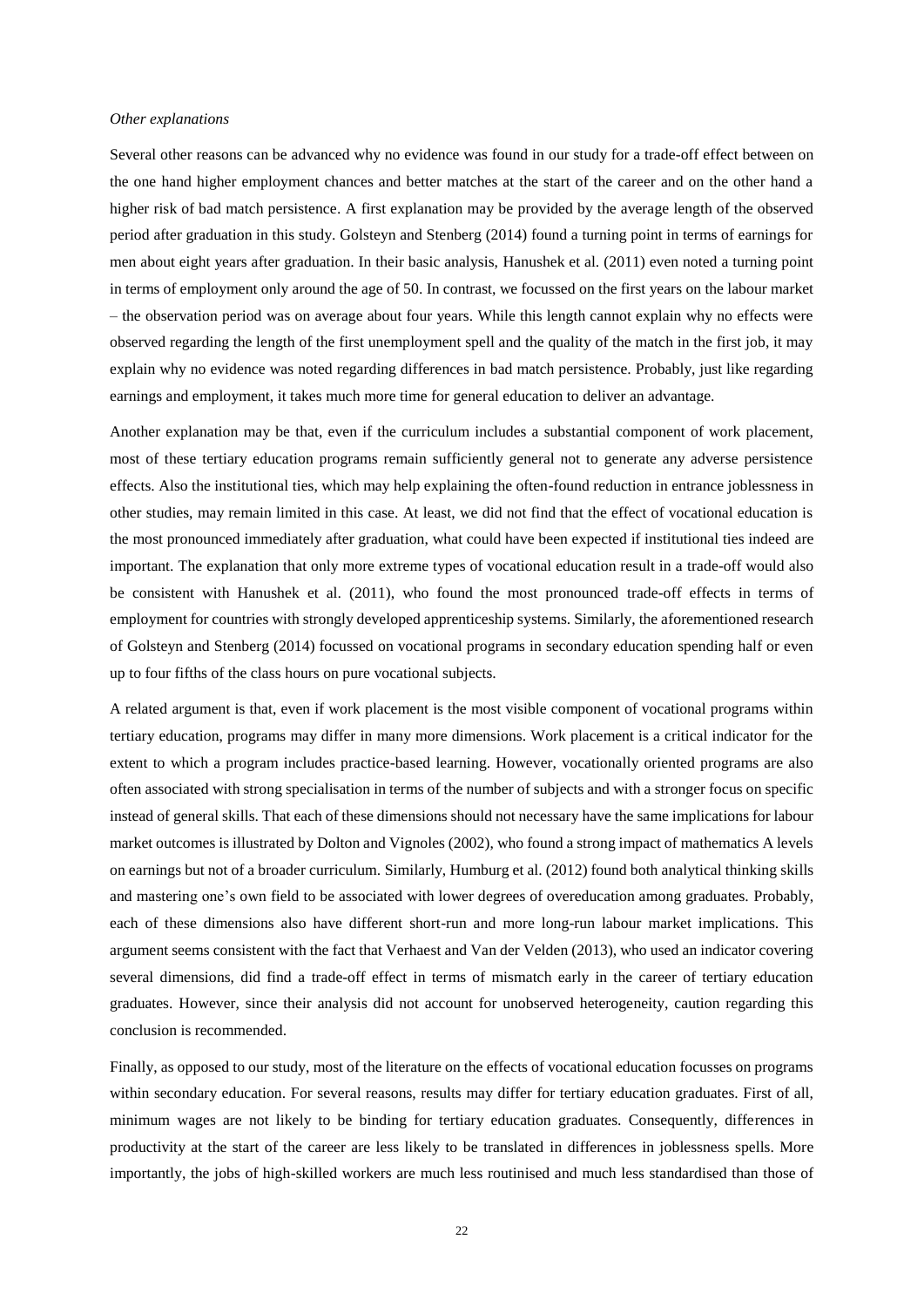medium- and low-skilled workers. Technological changes in the past decades may even have further intensified this difference between both types of workers (Autor et al., 2003). Within such a context, shaping programs that provide each tertiary education graduate with the specific skills needed in her first job becomes a much more difficult task. Moreover, even if useful specific skills can be acquired through work placement, further training will in general still be necessary. Hence, the comparative advantage of graduates with work placement may be rather limited or even absent.

#### **7. Conclusion**

We investigated whether the choice a more vocationally-oriented educational system implies a trade-off between on the one hand higher employment chances and better matches at the start of the career and on the other hand a higher risk of bad match persistence for those who nevertheless start their careers in a bad match. For this, we relied on data for Flemish tertiary education graduates and differentiated between vocational and general programs on the basis of the presence of curriculum-based work placement. To account for selection on unobservables in vocational programs, we relied on an exclusion restriction. Selection on unobservables in bad matches was accounting for by means of a the Timing of Events model. Once accounting for selectivity, we found no evidence on the aforementioned trade-off. A potential explanation may be that, due to the complex and unstandardised character of high-skilled jobs, work placement offers little comparative advantages to tertiary education graduates.

From a policy point of view, our results contribute to the debate about the efficiency of work placement and vocationally oriented programs in higher education. In general, vocational programs are considered to be more costly than general programs (Psacharopoulos, 1987; Ryan, 2001). In the case of work placement, colleges and universities need to invest in the matching between students and jobs and in individual guidance. Also the evaluation of students may be more time-consuming. Particularly in the case of short work placement durations, the fixed costs involved may exceed reduced classroom instruction costs. If work placement indeed delivers no direct short-run benefit, it may therefore be efficient for colleges and universities to skip work placement from their curricula. However, this reasoning neglects that individuals may differ depending on their comparative advantage for different learning methods and program orientations. Even if both types of programs are on average as effective, some individuals may benefit most from a practice-based learning environment while others may realise higher skill gains through class-room instruction and more academic learning methods. If so, a rationalisation could reduce the opportunities for those having a comparative advantage in vocational programs and, hence, the best option could nevertheless be to maintain both types of programs.

We should also point out that more research on this issue is required to establish a final conclusion. In particular studies focusing on other institutional contexts, relying on other dimensions of vocational programs and also those covering more extremely vocationalised programs are needed. Also research tracking individuals beyond the first four years after graduation is needed to allow a more complete assessment regarding the impact of the program on the persistence of mismatches. Further, given that complete validity of exclusion restrictions cannot be ruled out, also studies relying on alternative identification strategies would be welcome. Finally, also more research focusing on the impact of vocationalised higher education programs on other match quality indicators and on other labour market outcomes such as wages would enrich this discussion.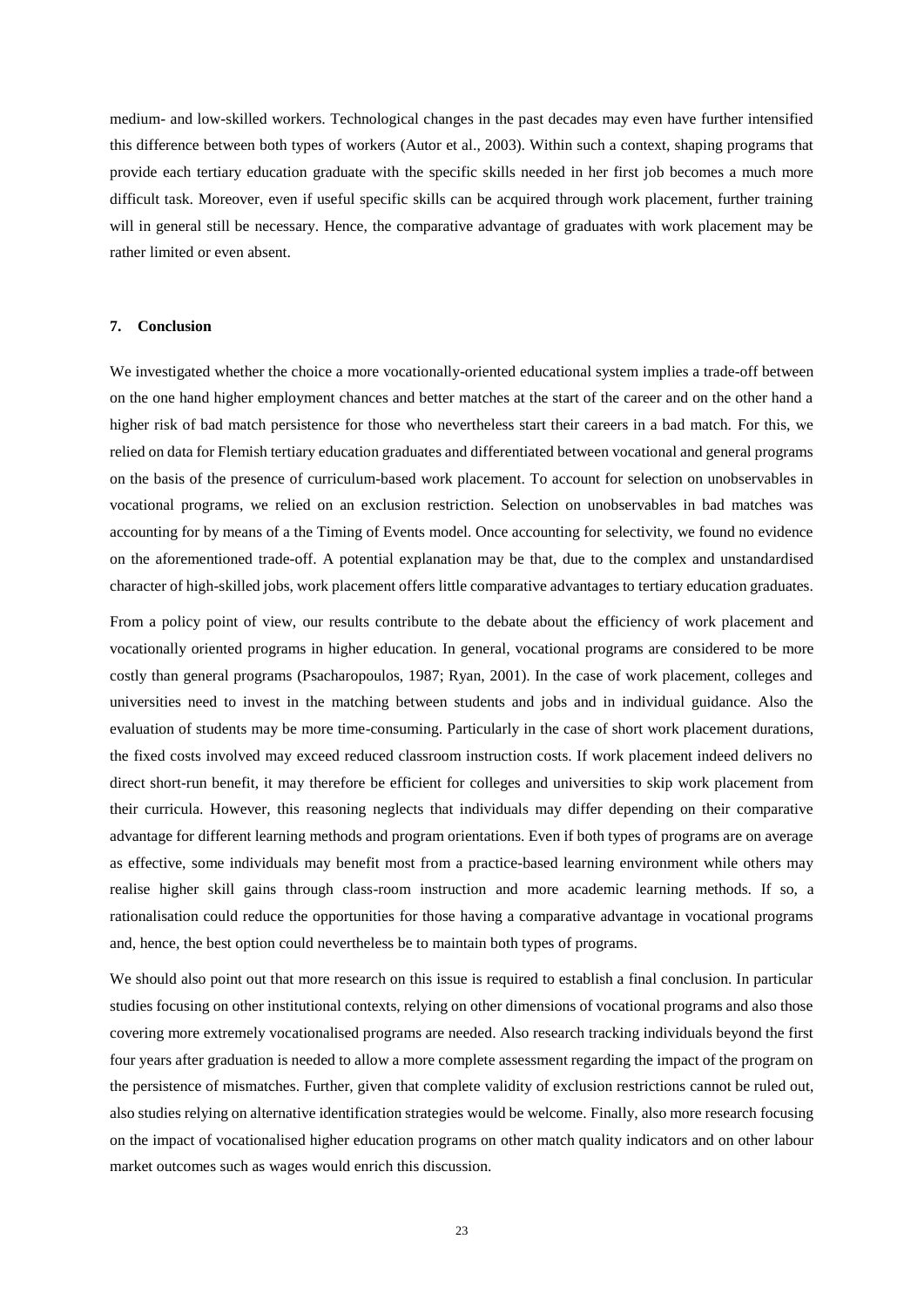#### **References**

- Abbring, J., & van den Berg, G. (2003), 'The non-parametric identification of treatment effects in duration models', *Econometrica*, 71, 1491-1517.
- Arum, R., & Shavit, Y. (1995), 'Vocational education and the transition of men and women from school to work', *Sociology of Education*, 68, 187-204.
- Autor, D., Levy, F., & Murnane, R. (2003). 'The skill content of recent technological change: an empirical exploration', *Quarterly Journal of Economics*, 118, 1279-1333.
- Baert, S., Cockx, B., & Verhaest, D. (2013), 'Overeducation at the start of the career: stepping stone or trap?', *Labour Economics*, 25, 123-140.
- Bishop, J., & Mane, F. (2004), 'The impacts of career-technical education on high school labor market success', *Economics of Education Review*, 23, 381-402.
- Brunello, G., & Checchi, D. (2007), 'Does school tracking affect equality of opportunity? New international evidence', *Economic Policy*, 22, 781-861.
- Card, D. (1995), 'Using geographic variation in college proximity to estimate the return to schooling', in *Aspects of Labor Market Behaviour: Essays in Honour of John Vanderkamp*, edited by L.N. Christofides, E.K. Grant, and R. Swidinsky, Toronto: University of Toronto Press, 201-222.
- Carneiro, P., Heckman, J., & Vytlacil, E. (2011), 'Estimating marginal and average returns to education', *American Economic Review*, 110, 2754-2781.
- Dolton, P., & Vignoles, A. (2002), 'Is a broader curriculum better?', *Economics of Education Review*, 21, 415- 429.
- Duchesne, I., & Nonneman, W. (1998), 'The demand for higher education in Belgium', *Economics of Education Review*, 17, 211-218.
- Estevão, M. (2002), 'Regional labor market disparities in Belgium', *IMF Working Paper*, 02/134.
- Gaure, S., Roed, K, & Zhang, T. (2007), 'Time and causality: a Monte Carlo assessment of the timing-of-events approach', *Journal of Econometrics*, 141, 1159-1195.
- Giret, J. (2011), 'Does vocational training help transition to work? The 'New French Vocational Bachelor Degree'', *European Journal of Education*, 46, 244-256.
- Goldin, C. (2001), 'The human-capital century and American leadership: virtues of the past', *Journal of Economic History*, 61, 263-292.
- Golsteyn, B., & Stenberg, A. (2014), 'Comparing Long Term Earnings Trajectories of Individuals with General and Vocational Education', *Paper presented at the 26th conference of the European Association of Labour Economists*, Ljubljana.
- Hanushek, E., Woessmann, L., & Zhang, L. (2011), 'General education, vocational education, and labor-market outcomes over the life-cycle', *NBER Working Paper Series*, 17504.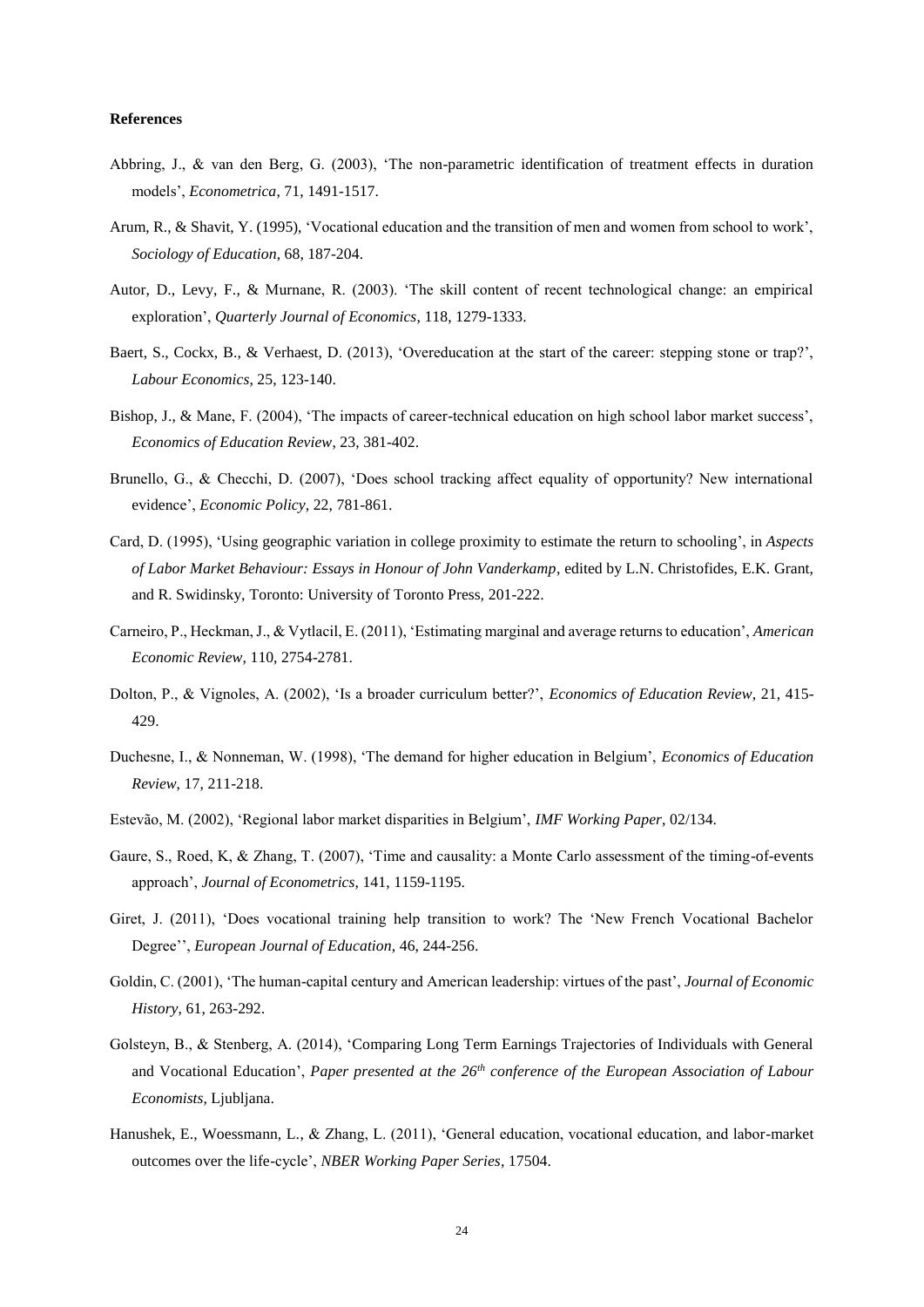- Hartog, J. (2000), 'Overeducation and earnings: where are we, where should we go?', *Economics of Education Review*, 19, 131-147.
- Heijke, H., Meng, C., & Ris, C. (2003), 'Fitting to the job: the role of generic and vocational competencies in adjustment and performance', *Labour Economics*, 10, 215-229.
- Hersch, J. (1991), 'Education match and job match', *Review of Economics and Statistics*, 73, 140-144.
- Humburg, M., de Grip, A., & van der Velden, R. (2012), 'Which skills protect graduates against a slack labour market?', *ROA Research Memorandum*, 2012/1.
- Imbens, G., & Angrist, J. (1994), 'Identification and estimation of local average treatment effects', *Econometrica*, 62, 467-476.
- Kamhöfer, D., & Schmitz, H. (2015), 'Reanalyzing zero returns to education in Germany', *Journal of Applied Econometrics*, forthcoming. doi:10.1002/jae.2461.
- Kolstad, I., & Wiig, A. (2015), 'Education and entrepreneurial success', *Small Business Economics*, 44, 783-796.
- Krueger, D., & Kumar, K. (2004), 'Skill-specific rather than general education: a reason for US-Europe growth differences?', *Journal of Economic Growth*, 9, 167-207.
- Lancaster, T. (1990), *The Econometric Analysis of Transition Data*, Cambridge: Cambridge University Press.
- Leuven, E., & Oosterbeek, H. (2011), 'Overeducation and Mismatch in the Labor Market', in Hanushek, E., Machin, S., and Woessman, L. (ed.), *Handbook of the Economics of Education*, 4, 283-326.
- Malamud, O., & Pop-Eleches, C. (2010), 'General education versus vocational training: evidence from an economy in transition', *Review of Economics and Statistics*, 92, 43-60.
- Mane, F. (1999), 'Trends in the payoff to academic and occupation-specific skills: the short and medium run returns to academic and vocational high school courses for non-college-bound students', *Economics of Education Review*, 18, 417-437.
- Müller, W., & Gangl, M. (2003), 'The transition from school to work: a European perspective', in W. Müller & M. Gangl (eds), *Transitions from Education to Work in Europe*, Oxford: Oxford University Press, 1-19.
- Pollmann-Schult, M., & Büchel, F (2004), 'Career prospects of overeducated workers in West Germany' *European Sociological Review*, 20, 321-331.
- Psacharopoulos, G. (1987), 'To vocationalize or not to vocationalize: that is the curriculum question', *International Review of Education*, 33, 187-211.
- Rees, A. (1986), 'An essay on youth joblessness', *Journal of Economic Literature*, 24, 613-628.
- Reynolds, C. (2012), 'Where to attend? Estimating the effects of beginning college at a two-year institution', *Economics of Education Review*, 31, 345-362.
- Ryan, P. (2001), 'The school-to-work transition: a cross-national perspective', *Journal of Economic Literature*, 39, 34-92.
- Sicherman, N., & Galor, O. (1990), 'A theory of career mobility', *Journal of Political Economy*, 98, 169-192.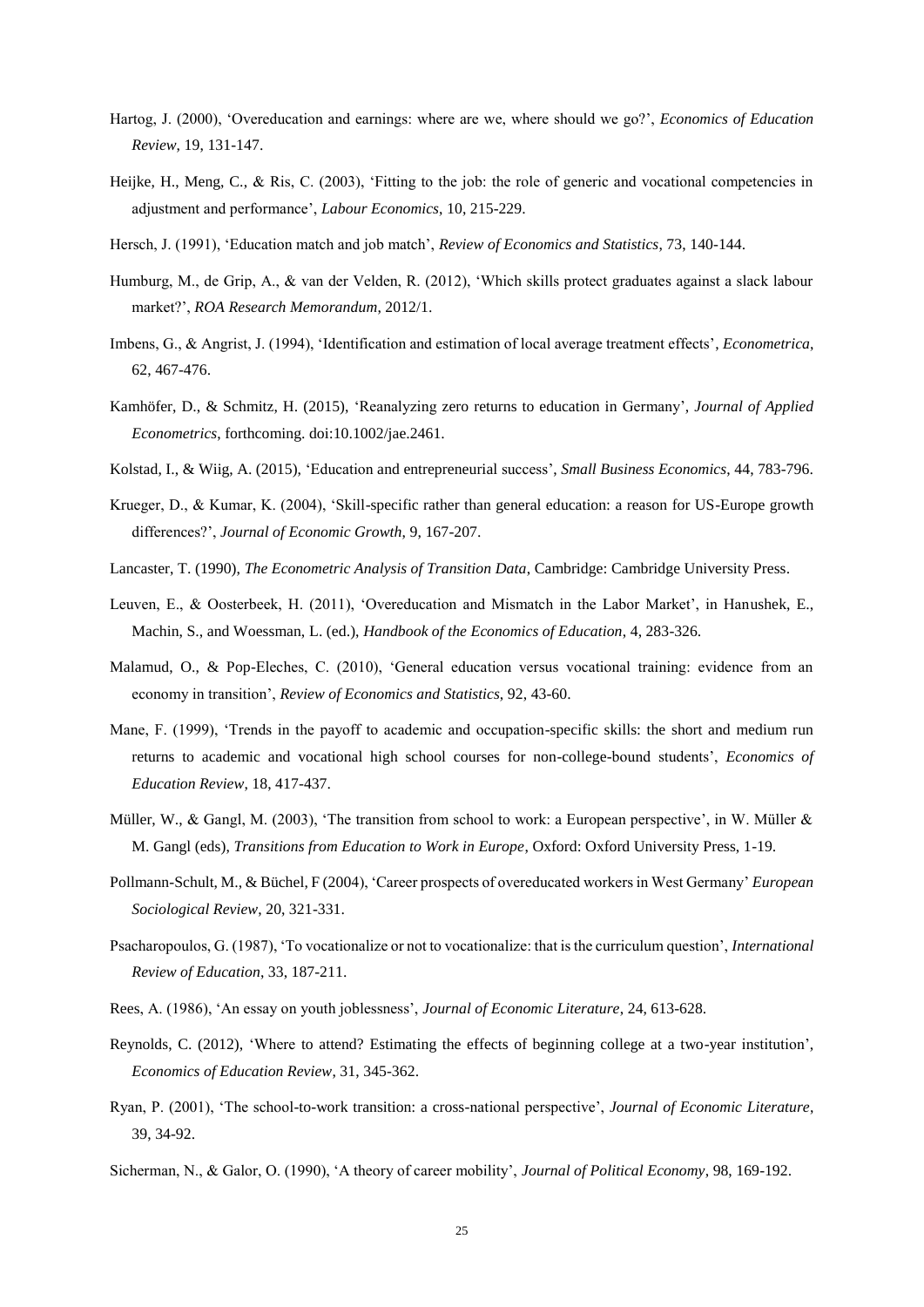- Stenberg, A., & Westerlund, O. (2014), 'The long-term earnings consequences of general vs. specific training of the unemployed', *Paper presented at the 26th conference of the European Association of Labour Economists*, Ljubljana.
- van der Velden, R., & Wolbers, M. (2003), 'The integration of young people into the labour market: the role of training systems and labour market regulation', in W. Müller & M. Gangl (eds), *Transition from Education to Work in Europe*, Oxford: Oxford University Press, 186-211.
- Vanoverberghe, J., Verhaest, D., Verhofstadt, E., & Omey E., (2008), 'The transition from school to work in Flanders: a duration analysis', *Journal of Education and Work*, 21, 317-331.
- Verhaest, D., Schatteman, T., & Van Trier, W. (2015), 'Overeducation in the early career of secondary education graduates: an analysis using sequence techniques', *Young*, forthcoming.
- Verhaest, D., & van der Velden, R. (2013), 'Cross-country differences in graduate overeducation', *European Sociological Review*, 29, 642-653.
- Verhoeven, J., Vandeputte, L., & Vanpée, K. (2000), *Universiteiten en Hogescholen elk hun eigen roeping?*, Leuven: Departement of Sociology.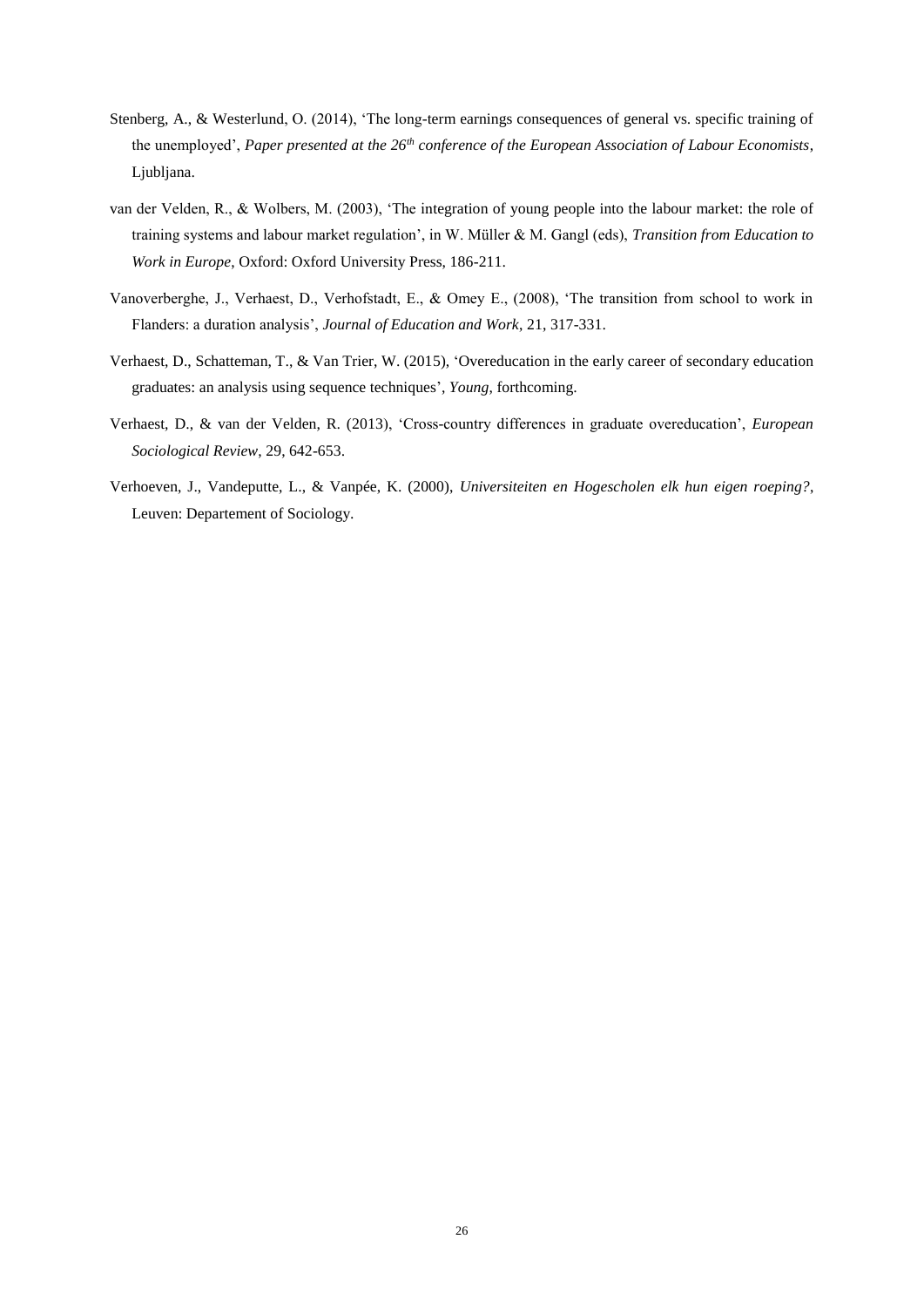#### **Appendix A: Descriptive statistics alternative criteria and measures**

|                                                                          | <b>General</b> |       | <b>Vocational</b>        |      | Log rank test    |  |
|--------------------------------------------------------------------------|----------------|-------|--------------------------|------|------------------|--|
|                                                                          | Median         | Mean  | Median                   | Mean | Chi <sup>2</sup> |  |
| <b>Benchmark criterion (3 months of work place)</b>                      |                |       |                          |      |                  |  |
| Months until first job                                                   | 3              | 4.4   | $\overline{2}$           | 3.7  | $16.9***$        |  |
| Months until first good match (objective)                                | 50             | 72.0  | 5                        | 44.3 | 127.3 ***        |  |
| Months since entry into bad match until first<br>good match (objective)  |                | 108.5 |                          | 92.9 | $8.4$ ***        |  |
| Months until first good match (subjective)                               | 10             | 57.9  | 3                        | 22.0 | $204.5$ ***      |  |
| Months since entry into bad match until first<br>good match (subjective) |                | 105.4 |                          | 66.9 | 15.1 ***         |  |
| Alternative criterion 1 (1 month of work place)                          |                |       |                          |      |                  |  |
| Months until first job                                                   | 3              | 4.9   | $\overline{2}$           | 3.8  | $21.6***$        |  |
| Months until first good match (objective)                                | 54             | 72.0  | 9                        | 50.9 | 38.7 ***         |  |
| Months since entry into bad match until first<br>good match (objective)  |                | 115.2 | $\overline{\phantom{m}}$ | 96.0 | $12.5$ ***       |  |
| <b>Benchmark criterion (4 months of work place)</b>                      |                |       |                          |      |                  |  |
| Months until first job                                                   | 3              | 4.4   | $\overline{2}$           | 3.7  | $16.1***$        |  |
| Months until first good match (objective)                                | 40             | 67.9  | $\overline{4}$           | 34.4 | 119.2 ***        |  |
| Months since entry into bad match until first<br>good match (objective)  |                | 106.9 | $\overline{a}$           | 74.4 | $7.0***$         |  |

Notes. Data source: SONAR, own calculations. The log rank test tests the equality of the survival distributions. \*\*\*(\*\*)((\*)) indicates significance at the 1%(5%)((10%)) significance level.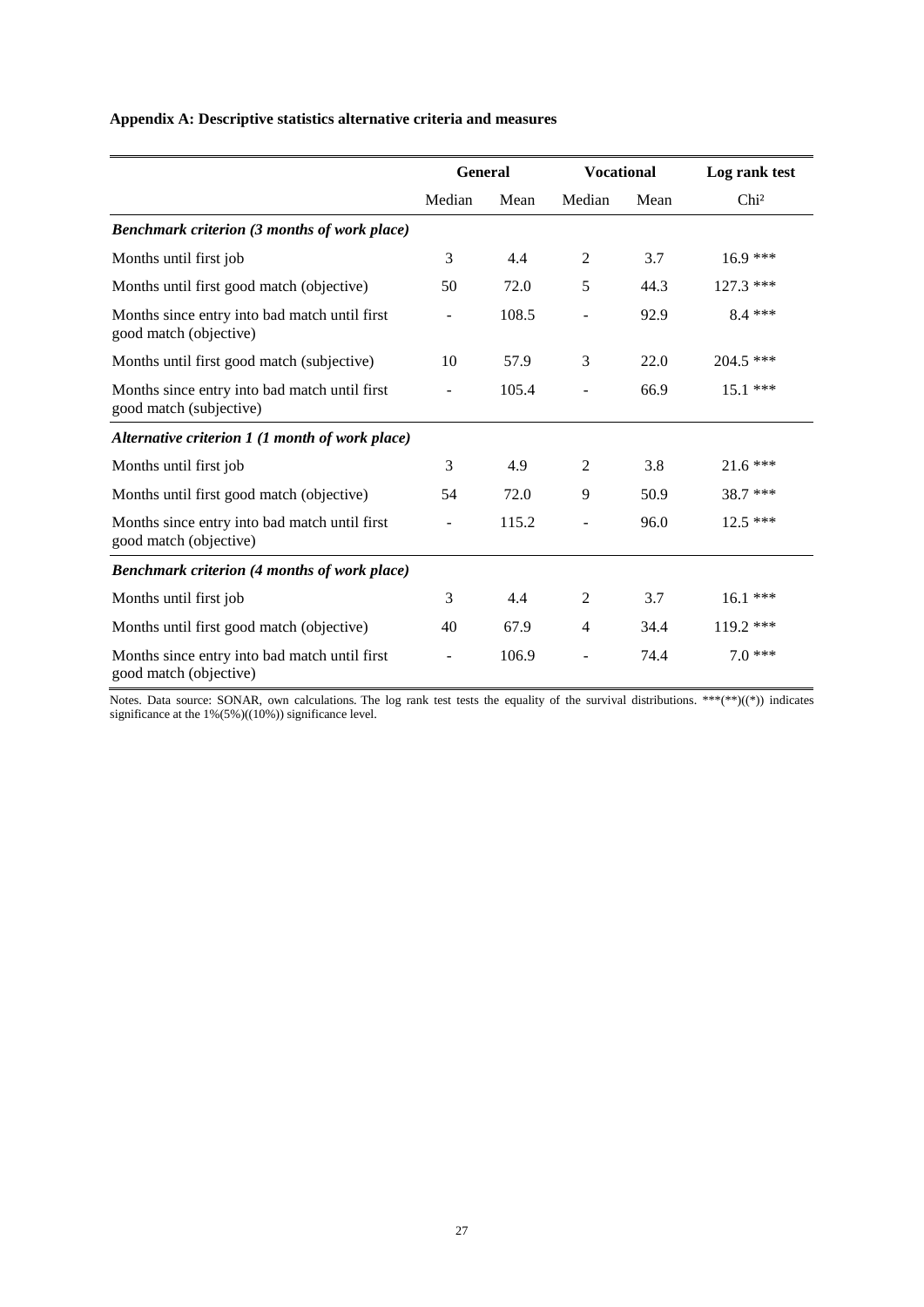**Appendix B: Descriptive statistics on the control variables**

|                                                                  |        | <b>General</b> |        | <b>Vocational</b> | <b>Significance of</b><br>difference |
|------------------------------------------------------------------|--------|----------------|--------|-------------------|--------------------------------------|
|                                                                  | Mean   | <b>SD</b>      | Mean   | <b>SD</b>         | t value                              |
| Foreign                                                          | 0.022  | 0.145          | 0.021  | 0.143             | 0.170                                |
| Male                                                             | 0.516  | 0.500          | 0.332  | 0.471             | 11.315 ***                           |
| Father's educational level                                       | 7.224  | 3.327          | 6.680  | 3.193             | 4.963 ***                            |
| Province: Antwerp                                                | 0.279  | 0.449          | 0.253  | 0.435             | $1.787*$                             |
| Province: Flemish Brabant                                        | 0.201  | 0.401          | 0.184  | 0.388             | 1.217                                |
| Province: West-Flanders                                          | 0.174  | 0.379          | 0.181  | 0.385             | 0.594                                |
| Province: East-Flanders                                          | 0.213  | 0.409          | 0.239  | 0.427             | 1.894 *                              |
| Province: Limburg                                                | 0.134  | 0.341          | 0.142  | 0.350             | 0.718                                |
| Degree of urbanisation: high                                     | 0.082  | 0.275          | 0.070  | 0.256             | 1.333                                |
| Degree of urbanisation: middle-high                              | 0.477  | 0.347          | 0.456  | 0.498             | 1.254                                |
| Degree of urbanisation: middle-low                               | 0.140  | 0.500          | 0.132  | 0.339             | 0.620                                |
| Degree of urbanisation: low                                      | 0.302  | 0.459          | 0.342  | 0.474             | $2.549**$                            |
| School orientation at age of 16: General track                   | 0.790  | 0.408          | 0.681  | 0.466             | 7.361 ***                            |
| School orientation at age of 16: Technical track                 | 0.187  | 0.390          | 0.295  | 0.456             | 7.506 ***                            |
| School orientation at age of 16: Arts track                      | 0.017  | 0.128          | 0.009  | 0.092             | $2.222**$                            |
| School orientation at age of 16: Vocational track                | 0.006  | 0.077          | 0.015  | 0.123             | 2.693 ***                            |
| Higher education: Master                                         | 0.620  | 0.486          | 0.223  | 0.417             | 26.185***                            |
| Higher education: With (great/highest) honours                   | 0.498  | 0.500          | 0.482  | 0.500             | 0.949                                |
| Subject higher education: Linguistics, history and<br>philosophy | 0.081  | 0.274          | 0.009  | 0.095             | 10.774 ***                           |
| Subject higher education: Economics, business and<br>law         | 0.457  | 0.498          | 0.254  | 0.435             | 12.977 ***                           |
| Subject higher education: Behavioural sciences                   | 0.040  | 0.195          | 0.155  | 0.362             | $11.644$ ***                         |
| Subject higher education: Health and<br>(para)medicine           | 0.021  | 0.143          | 0.197  | 0.398             | 17.103 ***                           |
| Subject higher education: Natural sciences and<br>engineering    | 0.306  | 0.461          | 0.149  | 0.356             | $11.434$ ***                         |
| Subject higher education: Arts                                   | 0.032  | 0.175          | 0.010  | 0.100             | 4.578 ***                            |
| Subject higher education: Education                              | 0.063  | 0.243          | 0.226  | 0.418             | 13.977 ***                           |
| Higher education: minimal duration of study                      | 3.779  | 0.703          | 3.346  | 0.757             | 17.608 ***                           |
| Student work                                                     | 0.888  | 0.315          | 0.894  | 0.308             | 0.591                                |
| Leaving school in June                                           | 0.523  | 0.500          | 0.590  | 0.492             | 3.974 ***                            |
| Relative supply of vocational programs                           | 0.413  | 0.039          | 0.418  | 0.042             | 3.702***                             |
| Unemployment rate at start spell                                 | 17.350 | 3.213          | 17.139 | 3.179             | $1.969**$                            |
| N                                                                |        | 1670           | 1881   |                   |                                      |

Notes. Data source: SONAR, own calculations. \*\*\*(\*\*)((\*)) indicates significance at the 1%(5%)((10%)) significance level.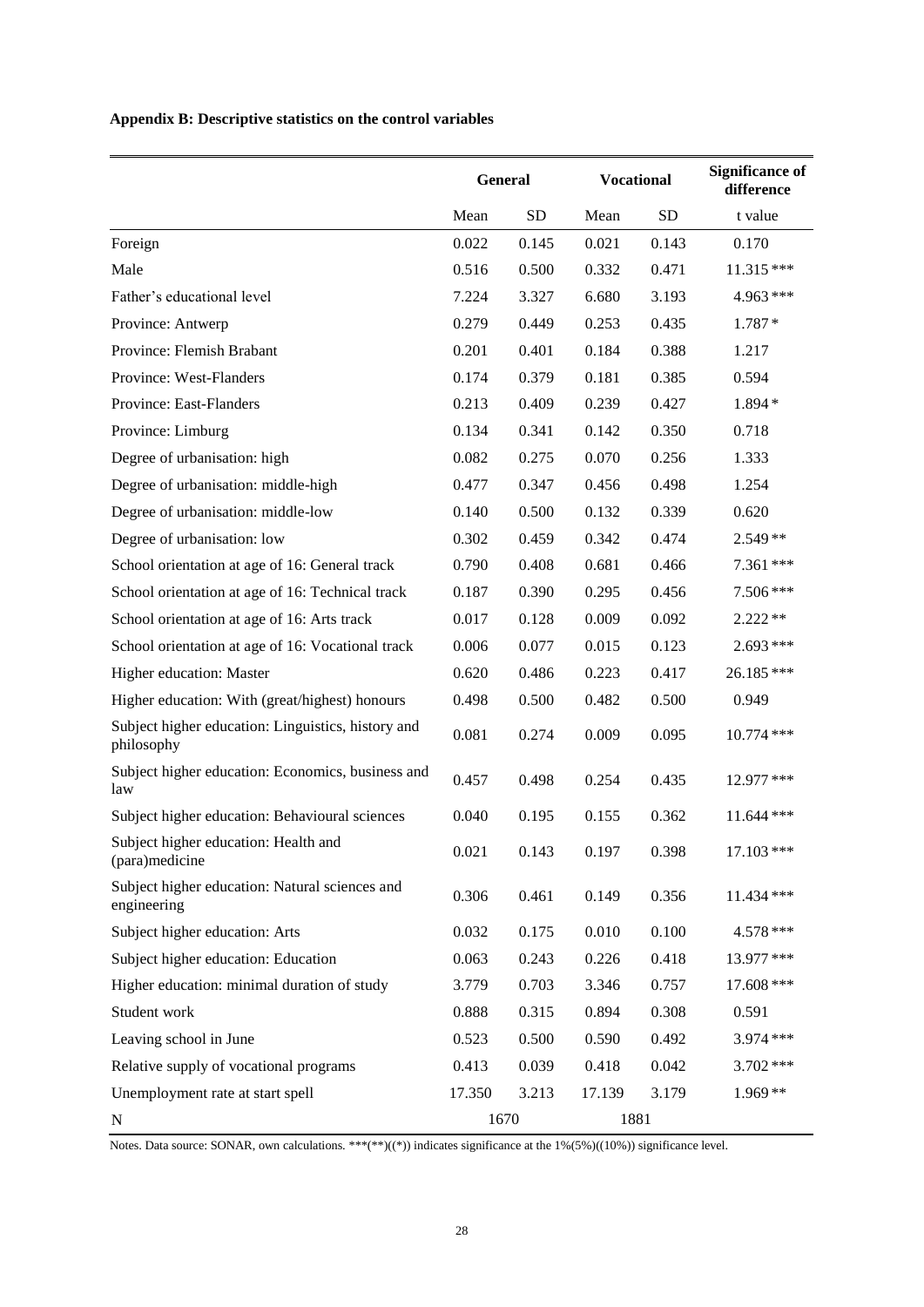### **Appendix C: Full estimation results – Benchmark model**

|                                                                 | Hazard rate into adequate job |          |         | Hazard rate into overeducation |          |         | Probability to choose for<br>vocational program |          |         |
|-----------------------------------------------------------------|-------------------------------|----------|---------|--------------------------------|----------|---------|-------------------------------------------------|----------|---------|
|                                                                 | Coeff.                        | $\rm SE$ | p-value | Coeff.                         | $\rm SE$ | p-value | Coeff.                                          | $\rm SE$ | p-value |
| <b>Treatment effect</b>                                         |                               |          |         |                                |          |         |                                                 |          |         |
| Delta_0                                                         | $-7.332$ ***                  | 0.274    | 0.000   |                                |          |         |                                                 |          |         |
| Delta_1                                                         | $2.588***$                    | 0.304    | 0.000   |                                |          |         |                                                 |          |         |
| Delta_2                                                         | $-0.226*$                     | 0.134    | 0.093   |                                |          |         |                                                 |          |         |
| Delta_3                                                         | 0.091                         | 0.140    | 0.515   |                                |          |         |                                                 |          |         |
| <b>Explanatory variables</b>                                    |                               |          |         |                                |          |         |                                                 |          |         |
| Constant                                                        | $-1.948$ ***                  | 0.384    | 0.000   | $1.011**$                      | 0.429    | 0.019   | $-28.922$ ***                                   | 7.126    | 0.000   |
| Foreign                                                         | $-0.565**$                    | 0.233    | 0.015   | $-0.841$ ***                   | 0.231    | 0.000   | $-0.251$                                        | 0.659    | 0.703   |
| Male                                                            | 0.094                         | 0.074    | 0.205   | $-0.006$                       | 0.077    | 0.940   | $-0.422**$                                      | 0.208    | 0.042   |
| Father's educational level                                      | $-0.003$                      | 0.011    | 0.747   | $-0.025**$                     | 0.011    | 0.025   | 0.042                                           | 0.030    | 0.159   |
| Province: Flemish Brabant                                       | 0.004                         | 0.105    | 0.970   | 0.053                          | 0.108    | 0.624   | $0.580**$                                       | 0.285    | 0.042   |
| Province: West-Flanders                                         | 0.091                         | 0.111    | 0.413   | $-0.078$                       | 0.120    | 0.518   | $-0.941**$                                      | 0.418    | 0.024   |
| Province: East-Flanders                                         | 0.084                         | 0.097    | 0.385   | $-0.091$                       | 0.100    | 0.362   | $0.789***$                                      | 0.272    | 0.004   |
| Province: Limburg                                               | $-0.083$                      | 0.117    | 0.475   | $-0.104$                       | 0.125    | 0.403   | $-0.123$                                        | 0.338    | 0.716   |
| Degree of urbanisation: high                                    | $-0.066$                      | 0.140    | 0.635   | $-0.006$                       | 0.137    | 0.967   | $-0.409$                                        | 0.404    | 0.311   |
| Degree of urbanisation: middle-high                             | $-0.067$                      | 0.108    | 0.534   | $-0.064$                       | 0.111    | 0.563   | 0.098                                           | 0.292    | 0.737   |
| Degree of urbanisation: low                                     | 0.005                         | 0.081    | 0.950   | 0.004                          | 0.087    | 0.960   | 0.041                                           | 0.226    | 0.855   |
| School orientation at age of 16: General secondary education    | $0.194**$                     | 0.087    | 0.026   | $-0.341$ ***                   | 0.091    | 0.000   | 0.071                                           | 0.208    | 0.732   |
| School orientation at age of 16: Arts secondary education       | $-0.298$                      | 0.404    | 0.461   | $-0.295$                       | 0.307    | 0.337   | $-1.699$                                        | 1.527    | 0.266   |
| School orientation at age of 16: Vocational secondary education | 0.118                         | 0.354    | 0.738   | 0.248                          | 0.338    | 0.462   | $-0.400$                                        | 1.020    | 0.695   |
| Higher education: Master                                        | $-1.946***$                   | 0.163    | 0.000   | 0.061                          | 0.173    | 0.727   | $-21.778$ ***                                   | 5.247    | 0.000   |
| Higher education: With (great/highest) honours                  | $0.518***$                    | 0.070    | 0.000   | $0.149**$                      | 0.072    | 0.038   | $0.677$ ***                                     | 0.196    | 0.001   |
| Subject higher education: Linguistics, history and philosophy   | $0.359*$                      | 0.191    | 0.060   | $-0.176$                       | 0.168    | 0.295   | $-5.883*$                                       | 3.247    | 0.070   |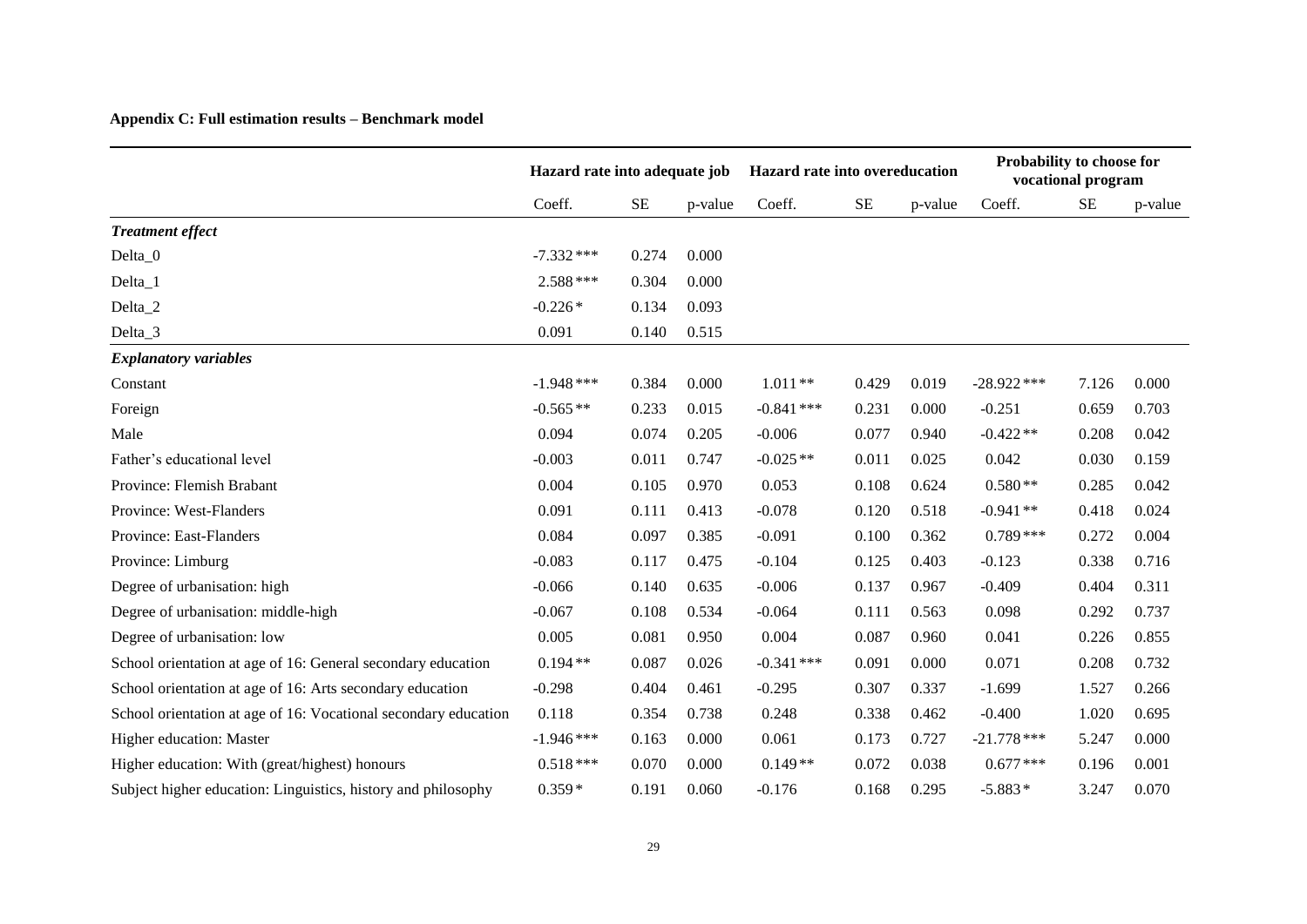| Subject higher education: Behavioural sciences             | $-0.148$     | 0.120 | 0.215 | $-0.439***$  | 0.126 | 0.000 | $10.721$ *** | 3.184 | 0.001 |
|------------------------------------------------------------|--------------|-------|-------|--------------|-------|-------|--------------|-------|-------|
| Subject higher education: Health and (para)medicine        | $1.543***$   | 0.132 | 0.000 | $0.826***$   | 0.146 | 0.000 | 15.473 ***   | 3.436 | 0.000 |
| Subject higher education: Natural sciences and engineering | 0.082        | 0.093 | 0.380 | $-0.273$ *** | 0.098 | 0.005 | 0.334        | 0.241 | 0.166 |
| Subject higher education: Arts                             | $-1.624$ *** | 0.498 | 0.001 | $-0.067$     | 0.208 | 0.748 | $-2.111$     | 3.233 | 0.514 |
| Subject higher education: Education                        | $0.420***$   | 0.116 | 0.000 | $-1.310***$  | 0.146 | 0.000 | $4.153***$   | 1.417 | 0.003 |
| Higher education: minimal duration of study                | $0.669***$   | 0.100 | 0.000 | $-0.257**$   | 0.117 | 0.028 | $7.923***$   | 2.254 | 0.000 |
| Student work                                               | $-0.002$     | 0.106 | 0.987 | $0.220**$    | 0.110 | 0.044 | 0.029        | 0.287 | 0.921 |
| Leaving school in June                                     | $-1.867$ *** | 0.088 | 0.000 | $-1.632$ *** | 0.092 | 0.000 | 0.011        | 0.192 | 0.956 |
| Vocational higher education                                | 0.013        | 0.088 | 0.884 | $-0.134$     | 0.084 | 0.108 |              |       |       |
| Relative supply of vocational programs                     |              |       |       |              |       |       | $10.037***$  | 3.534 | 0.005 |
| Unemployment rate                                          | $-0.020**$   | 0.010 | 0.033 | 0.005        | 0.011 | 0.661 | 0.008        | 0.030 | 0.793 |
| <b>Duration dependence</b>                                 |              |       |       |              |       |       |              |       |       |
| $t = [1,2]$                                                |              |       |       |              |       |       |              |       |       |
| $t = [3,4]$                                                | $1.450***$   | 0.086 | 0.000 | $1.089***$   | 0.093 | 0.000 |              |       |       |
| $t = [5, 9]$                                               | $2.002$ ***  | 0.158 | 0.000 | $1.819***$   | 0.159 | 0.000 |              |       |       |
| t > 10                                                     | $1.847***$   | 0.201 | 0.000 | $2.473***$   | 0.260 | 0.000 |              |       |       |
| Unobserved heterogeneity: estimates                        |              |       |       |              |       |       |              |       |       |
| v2                                                         | $-2.040$ *** | 0.146 | 0.000 | $-1.486$ *** | 0.158 | 0.000 | 20           |       |       |
| v3                                                         | $-5.200$ *** | 0.886 | 0.000 | $-6.499$ *** | 1.548 | 0.000 | $-20$        |       |       |
| v4                                                         | $3.687***$   | 0.222 | 0.000 | $6.523***$   | 1.820 | 0.000 | $-20$        |       |       |
| v <sub>5</sub>                                             | $-20$        |       |       | $-20$        |       |       | 50           |       |       |
| v6                                                         | $-20$        |       |       | $-4.861**$   | 2.021 | 0.016 | 50           |       |       |
| v7                                                         | $-4.320$ *** | 0.321 | 0.000 | $-3.641$ *** | 0.285 | 0.000 | $-3.203$     | 2.861 | 0.263 |
| q2                                                         |              |       |       | $-1.180***$  | 0.076 | 0.000 |              |       |       |
| q <sub>3</sub>                                             |              |       |       | $-3.641$ *** | 0.549 | 0.000 |              |       |       |
| q <sub>4</sub>                                             |              |       |       | $-2.885***$  | 0.200 | 0.000 |              |       |       |
| q5                                                         |              |       |       | $-5.975***$  | 1.213 | 0.000 |              |       |       |
|                                                            |              |       |       |              |       |       |              |       |       |